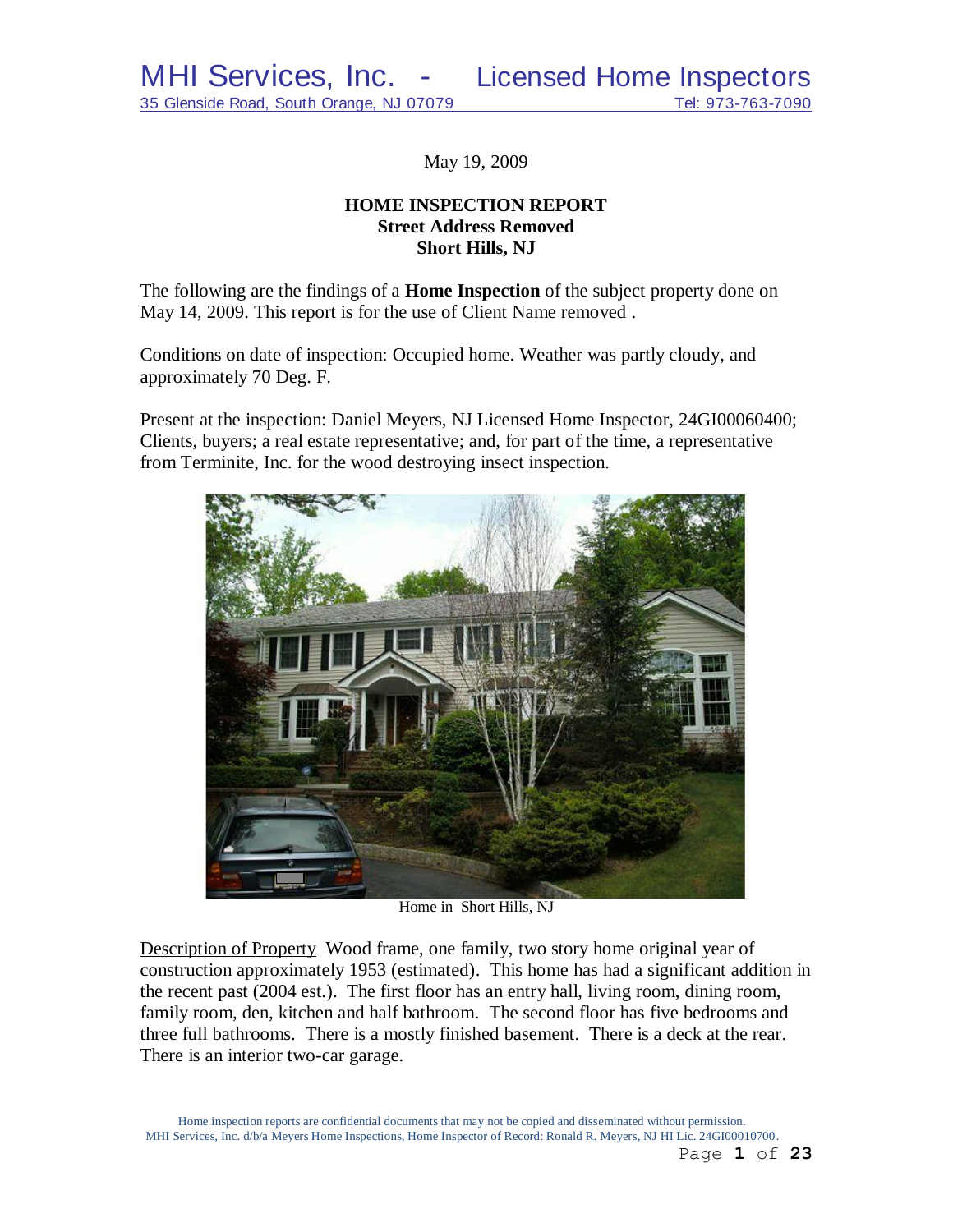# EXTERIOR ASPECTS OF THE PROPERTY

Exterior Soil Grading and Drainage

Soil Grade & Clearance to Wood Elements of the Home: Front: Adequate Back: Adequate Left: Adequate Right: Adequate

Drainage Conditions:

- o No unusual surface drainage conditions were found on the date of inspection.
- o *This area is known to have underground water flow patterns, which are unpredictable, and which can increase during severe weather conditions.*

*If present, inadequate soil clearance to wood frame structure or adverse soil grading can result in damage to the wood frame structure and masonry foundation due to chronic wet conditions.*

## **Recommendations:**

**Inquire with legal counsel regarding the need for flood insurance.**  $\bullet$ 

Landscaping, Retaining Walls and/or Fences

- o **Overgrown vegetation is close to or in contact with the sides of the house in some areas. This is conducive to wood destroying insect entry. Recommendation:**
- **Have trees, shrubs and plants trimmed back or removed so they are no longer in contact with the home.**

# Driveway & Paths

Driveway Type: Asphalt. Two driveways are present, one circular front drive, and one side driveway to the garage entry. The side driveway has significant wood landscaping tie retaining walls surrounding it.

Driveway Conditions:

- o The driveway surfaces, while currently functional, **have significant wear. The circular front driveway surface has a higher degree of wear than the side driveway.**
- o **The retaining wall is currently functional, however several sections of the wood tie wall near stairs have begun to pull out of position.**

Path Type: Stone.

Path Condition: **Some stones are settled, chipping or cracking.**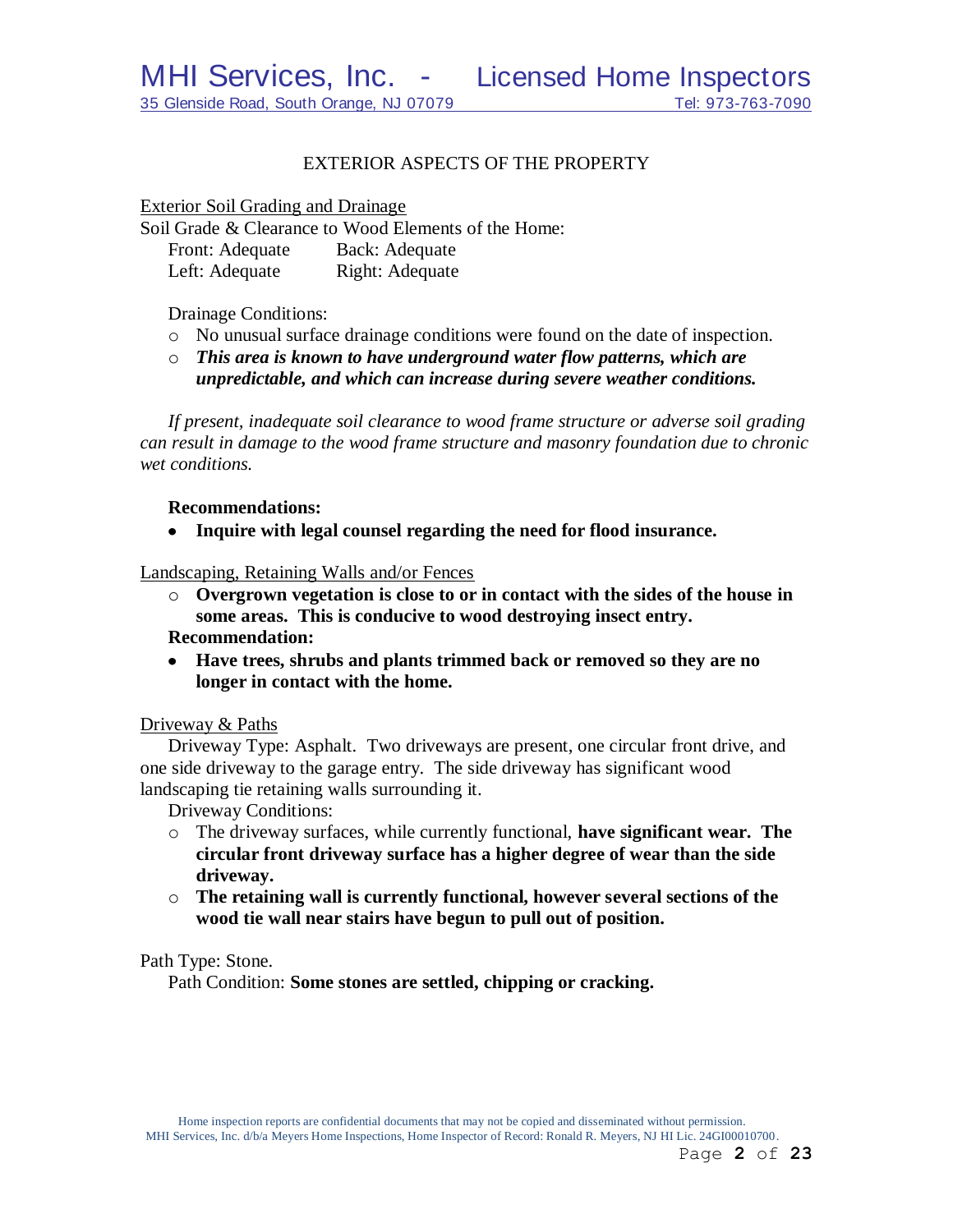

Some displacement of wood tie retaining wall



Path wear

Sidewalk Type: None present.

**Recommendations:**

- **Have the driveway surface re-paved as desired.**
- **Have a qualified landscaper or other contractor familiar with wood tie retaining walls modify the driveway retaining wall as necessary to reduce the rate of displacement of the ties. Be aware that all wood tie retaining walls wear over time and require eventual replacement.**
- **Have worn or chipped / cracked sections of paths repaired / maintained as necessary.**

### Deck

Type: Composition board. Location: Rear Elevation above grade level (approximate): 4 ft. Structure Condition: Functional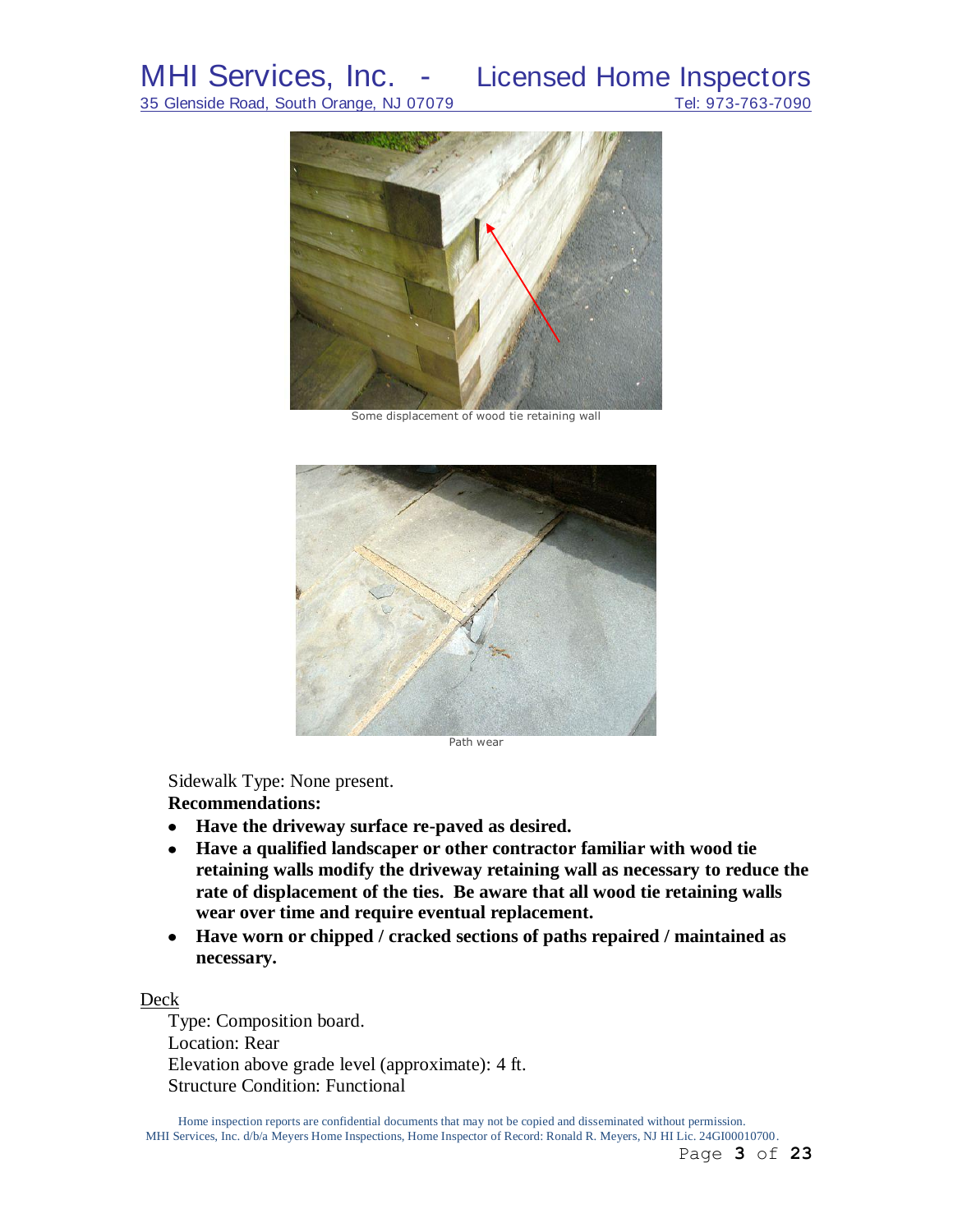Surface Condition: **Significant surface wear, with some significantly warped deck boards. The deck boards appear to have been incorrectly installed. No space has been left between deck boards, which does not allow water from draining through deck boards and off the deck surface. This has contributed to deck surface wear and deck board warping.**



Tightly set and warped composition deck boards

Railing Condition: The railing was tested, and was found to be sound on the date of inspection, **however some wear is present, including detaching perimeter trim boards.**



Detaching perimeter board

Stairs Condition: Functional. **Recommendations:**

 $\bullet$ **Have a qualified contractor familiar with modern deck construction techniques further evaluate and repair / modify the deck as necessary. This may include providing drainage through deck boards, however wear and warping are significant in many areas, and deck board replacement may be required.**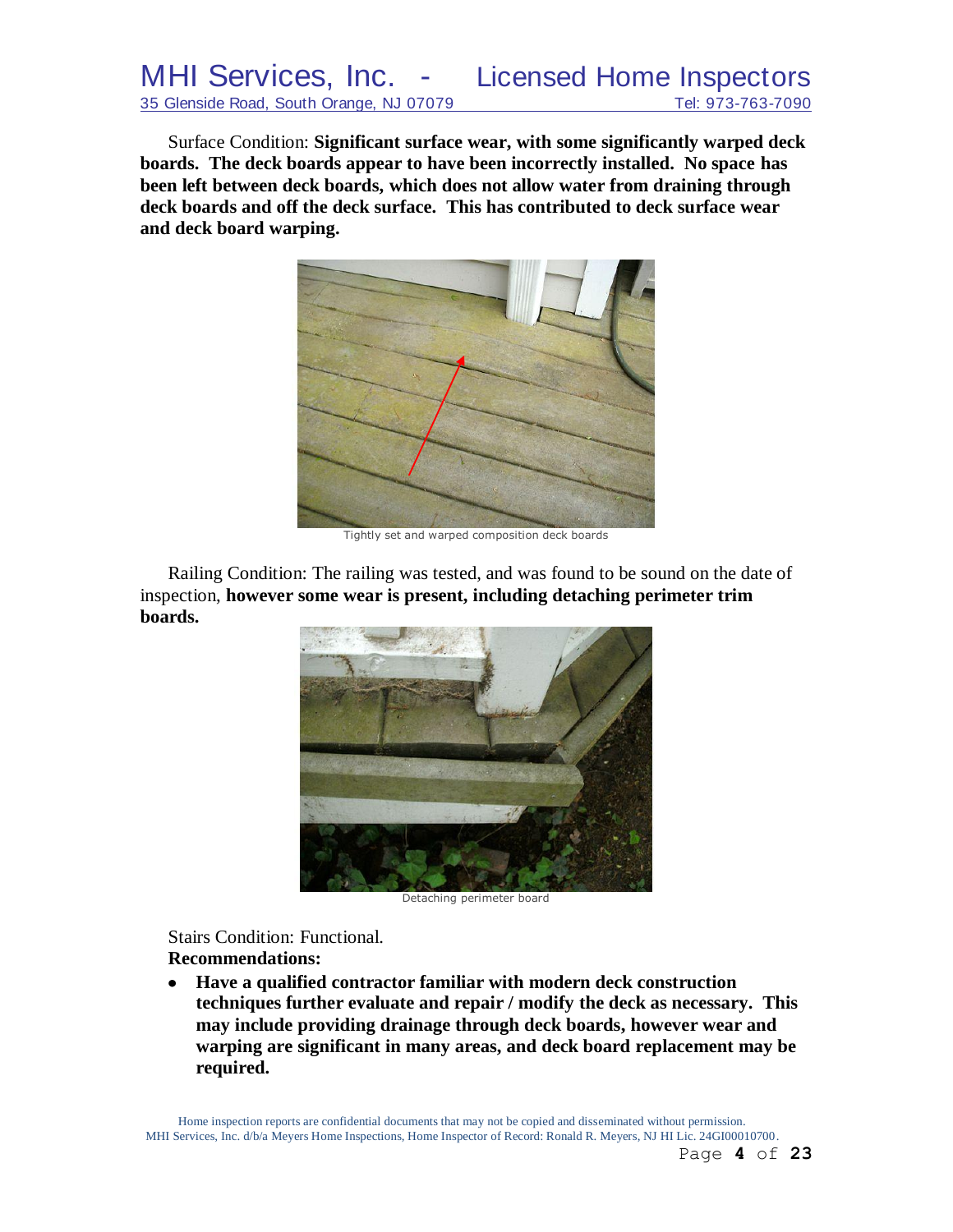Patio None present.

### Description & Condition of Entrances

Front Door: Wood and glass, in functional condition. Front Entry Area: Masonry steps. **Some wear is present on masonry.** Back Door: Sliding glass and wood and glass, in functional condition. Back Entry Area: The rear deck. **See Deck section.** Side Door: Wood and glass in functional condition. Side Entry Area: Masonry steps, in functional condition. **Recommendations:**

- **Have a qualified mason repair worn sections of masonry / stone of the front**   $\bullet$ **steps as necessary.**
- See Deck section.

#### Exterior Facades

Type: Wood clapboard. Condition: o Generally functional in most areas.

Trim, Type: Wood.

Condition:

- o Generally functional in most areas.
- o **Some trim on bay window extensions at the front has deteriorated from water / weather exposure.**



Water damaged bay window trim

**Recommendations:**

**Have a qualified contractor repair / replace damaged wood trim as**   $\bullet$ **necessary. Where possible, have water / weather resistant material such as cedar or synthetic trim board used as appropriate.**

Windows Mostly replacement / newer wood frame, double hung, fixed panel or casement double glazed units. Some older wood double hung, single glazed units are also present.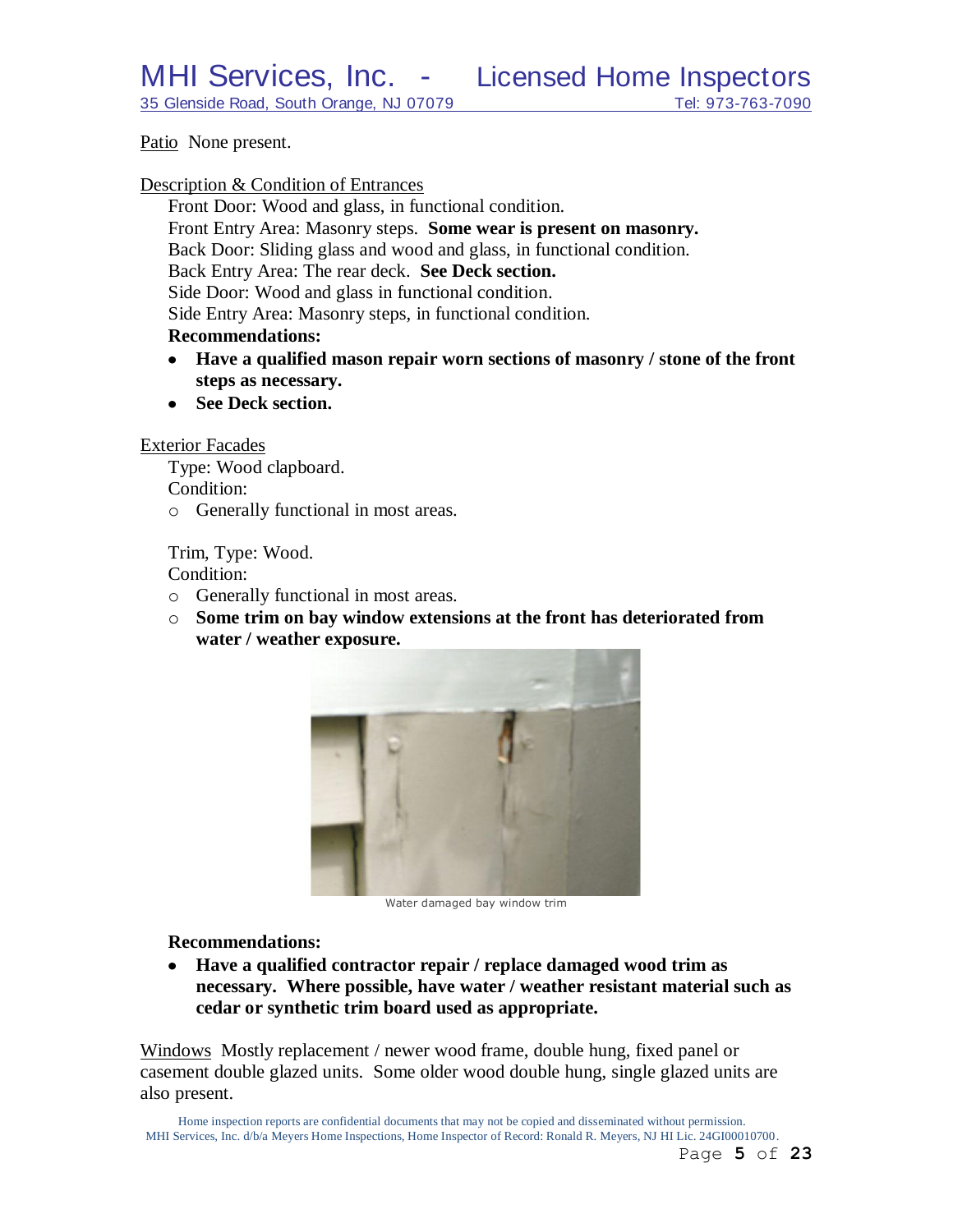A representative number of windows were tested. All windows were visually examined.

Condition:

- o Newer replacement windows were found to be in functional condition on the date of inspection.
- o **Many windows do not have window screens installed.**
- o **The older windows are in typical condition for their type and age, needing repair or maintenance. Some windows are stiff and / or difficult to operate. Some windows have loose and / or missing paint and glazing putty.**

*Note: It is our policy to recommend the use of window guards such as window guard tabs if present, or installation of window guards on all windows above the first floor level, regardless of whether regulations require them.*

# **Recommendations:**

- **Installation if necessary and use of window guards on all windows above the first floor level.**
- **Have older windows repaired / maintained as necessary for better operation.**
- **As an alternative, have older windows replaced with modern double glazed units similar to those already installed in most of the home.**
- **Have screens installed on windows that lack them.**

Roof Drainage System Roof drainage is by metal gutters and leaders (downspouts) attached to the roof and siding. Most downspouts discharge into what appears to be modern underground plastic drain pipe.

Conditions:

o Visible sections of the roof drainage system appeared to be functional.

*Inadequate or defective roof drainage systems, if present, can lead to water entry into the basement, foundation damage and/or roof leakage.*

# **Recommendations:**

- **Direct any above ground downspout discharge points as far away and downhill from the base of the home as is practical.**
- **Have the roof drainage system cleaned and maintained on a regular basis by a qualified gutter maintenance company.**

# CHIMNEYS & VENTS- EXTERIOR VISIBLE CONDITION

Masonry Chimney(s) This home has one masonry chimney. The chimney appears to have been extended during the recent addition to the home.

The exterior of the masonry chimney was inspected by the following methods:

- o Visual observation from the ground with the aid of field glasses.
- o Partially from within the basement, attic and/or other interior spaces.

# **Condition:**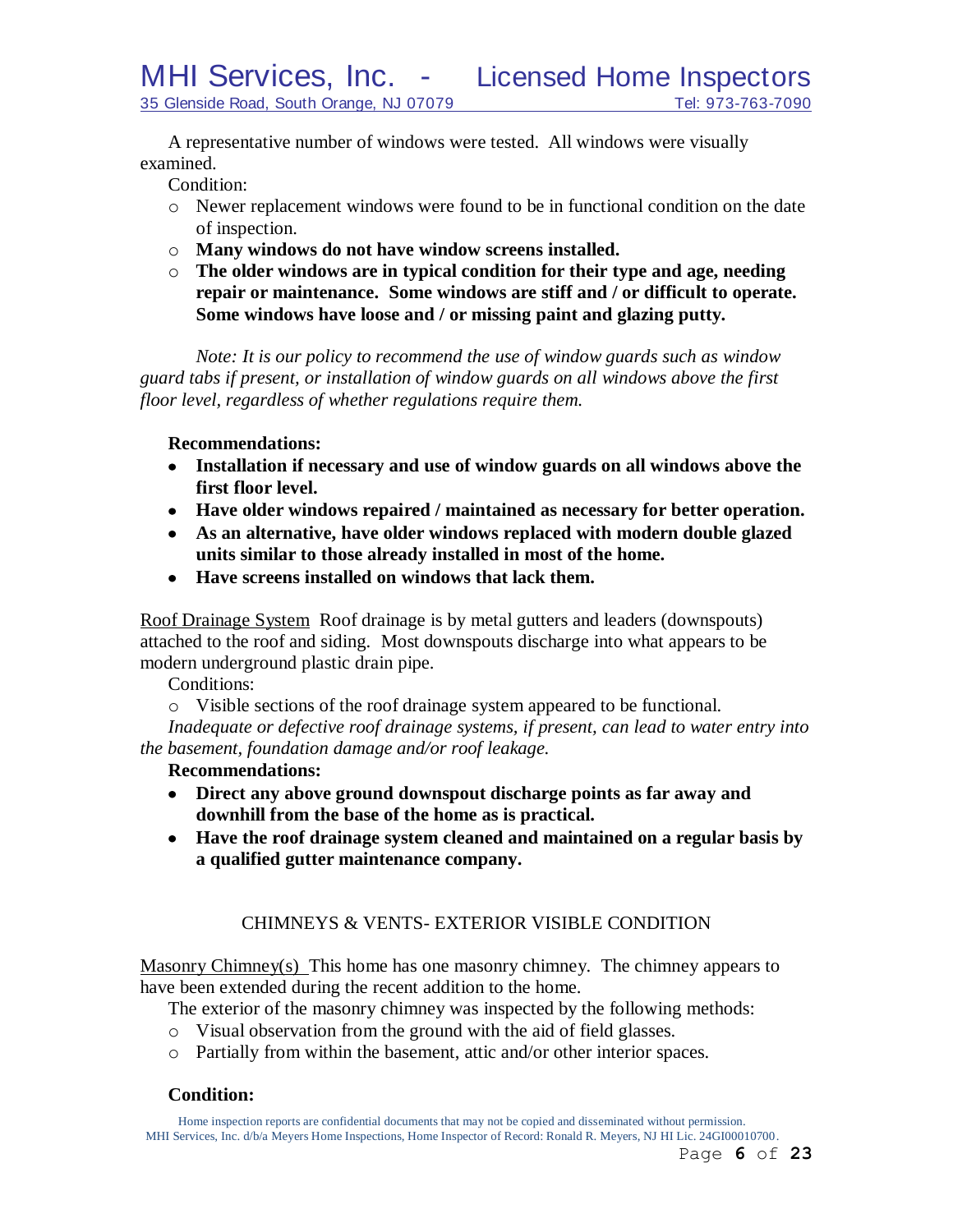- o The exterior of the chimney appeared to be functional on the date of inspection.
- o **Some sections of the chimney are now aging, and the possibility of interior flue blockage or other interior damage is therefore increased. Recommendations:**
- **The National Fire Protection Association and the National Chimney Sweep Guild recommend that, due to the advanced age or other conditions, a Level-2 Inspection of the chimney and internal components be done to rule out hidden potential safety defects, and we recommend this as well***.*
- **Have a qualified chimney contractor service or repair the chimney(s) as required to assure long term function and safety.**

Vent Pipes instead of Chimneys Present This home uses metal vent pipes as well as masonry chimneys. We can only inspect the visible exterior sections of this type of vent system.

Condition:

o Visible exterior portions of vent pipes were in functional condition on the date of inspection.

**Recommendation:**

**Have a qualified chimney contractor conduct a Level 2 inspection of the vent pipes to assure function and safety.**

*Note: A home inspection cannot properly evaluate the condition of the interior components of the chimneys or vents, and we do not include this in our service. An interior inspection of chimneys and vents is a specialist service provided by chimney inspectors and contractors.*

# STRUCTURAL COMPONENTS

Foundation Walls & Structural Supports

This home is built mostly over a full basement with a raised masonry foundation. There appears to be a significant recent addition section of the home, on the right side.

Foundation Wall Condition:

- o Functional where visible.
- o *Most sections of foundation walls were not visible due to the presence of fixed finish materials in the basement.*

*Limitation of our Ability to Inspect: Significant parts of the masonry foundation walls and concrete slab were covered with finish materials or access to directly inspect was blocked by furnishings, and this limits our ability to fully evaluate these components. Hidden defects may be present behind finish materials or below ground.*

Intermediate structural supports: Concrete filled steel tubular columns.

Condition:

o Functional condition where visible.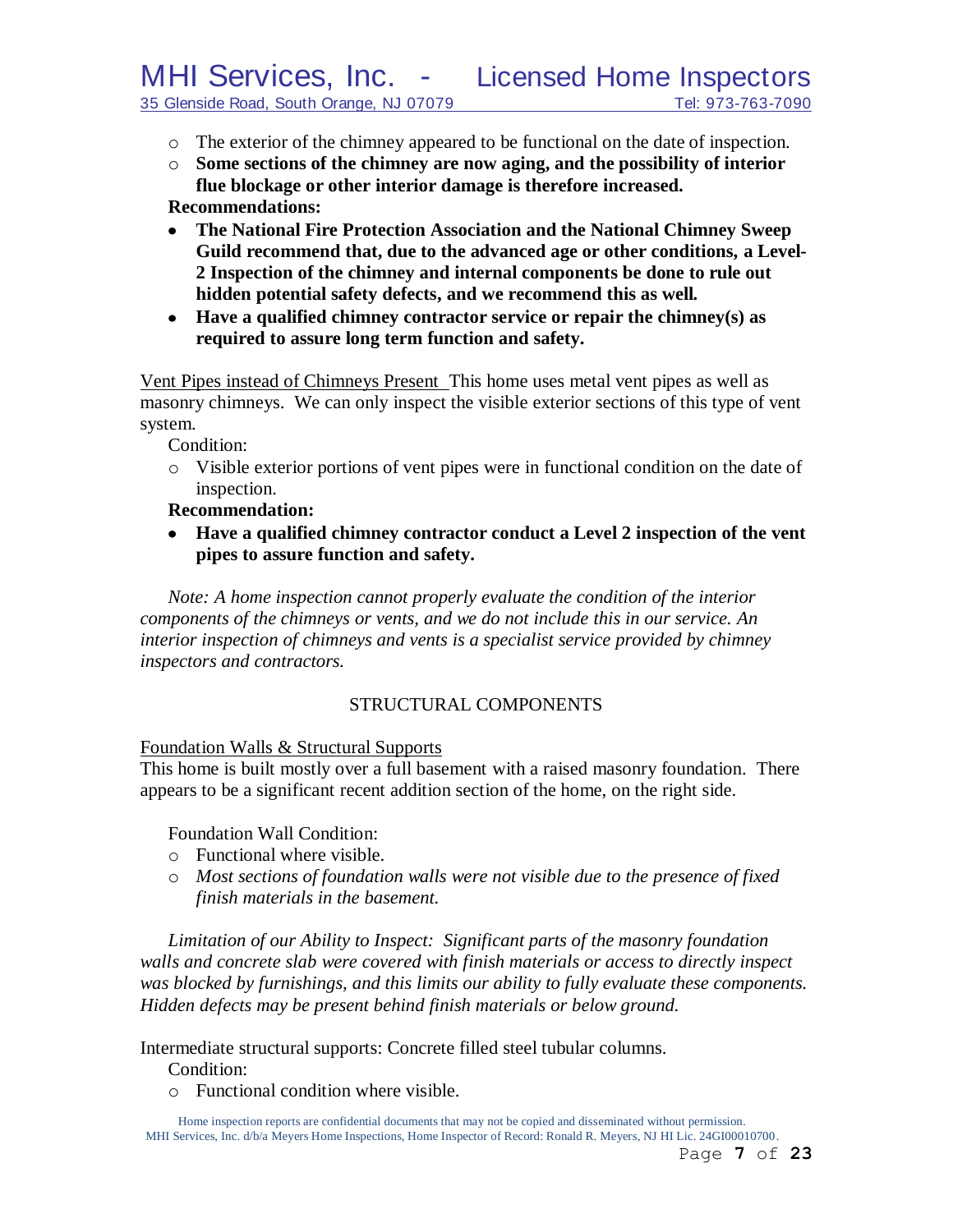Floor Framing: Dimensional lumber floor joists, resting on the foundation walls and on multiple wood main beams and a steel beam in the garage.

Condition:

- o Flooring throughout the home was adequately level and stiff in most areas on the date of inspection.
- o **There is a perceptible flooring transition in the doorway between the original portion of the home and the newer addition. This may be due to differential settlement of the two portions of the structure.** *We cannot predict if additional settlement will occur or the rate of future differential settlement.*
- o *Most sections of foundation walls were not visible due to the presence of fixed finish materials in the basement.*

Wall Framing: Dimensional lumber, with wood or wood product sheathing on the exterior and plaster or drywall on the interior.

Condition:

o Walls throughout the home are functionally adequate where visible.

Roof framing: Dimensional lumber for a pitched roof.

Roof Sheathing: Plywood and wood board.

Condition:

o Visible portions of roof framing and sheathing were functionally adequate on the date of inspection.

*Note: Finish materials in the home prevented access to directly inspect the foundation walls and structural supports, and our findings are limited by this*.

### **Recommendations:**

- **See Roof Drainage section – make sure water around the home is well controlled, with no accumulation near the base of the home. This can help reduce the possibility of additional foundation settlement in the future.**
- **See the separate wood destroying insect report from Terminite, Inc. for more information relating to the wood framing of this home. If evidence of wood destroying insect infestation is found, then be aware that further evaluation would be required to assure that hidden damage to structural members is not present.**

Wood Destroying Insects We do not inspect for wood destroying insect infestation, however as a convenience and as a matter of expedience, an inspection for the presence of wood destroying insects has been ordered by us for this property. The official results of this wood destroying insect inspection will be sent to you under separate cover by the provider of this service, Terminite, Inc, Tel: 908-353-6938.

# **Recommendations:**

**Carefully read the separate wood destroying insect report from Terminite, Inc. and be guided by the recommendations therein.**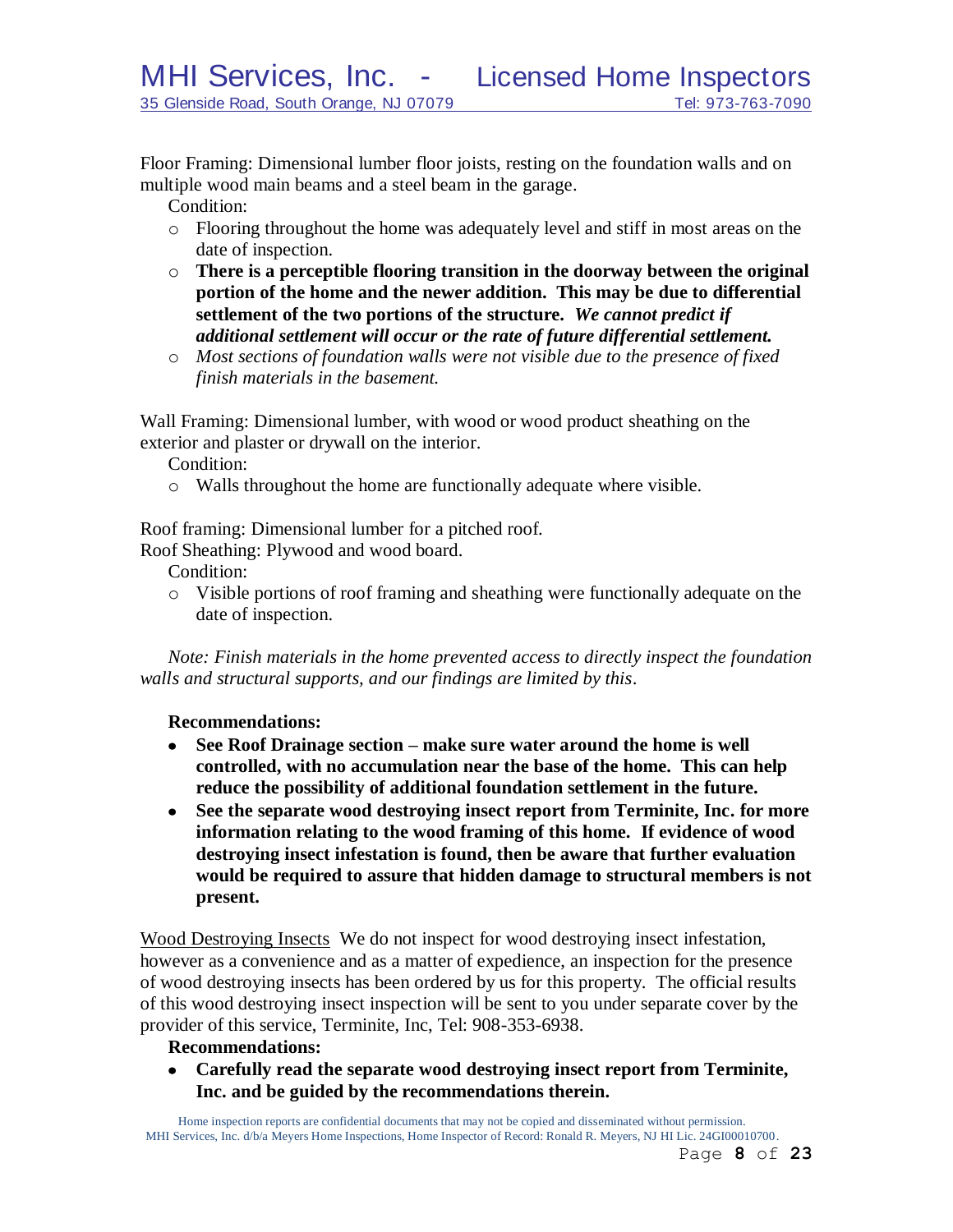## ROOFS

The roofs, flashings and penetrations were inspected by the following methods:

- o Visual observation from the ground with the aid of field glasses.
- o Partially from within attic crawlspaces.
- o Close inspection from second floor windows of some sections of the roof.
- o Finish materials on ceilings and walls on the upper living level were tested where possible with a moisture meter.
- o The underside of the roof was tested where possible with a moisture meter.

Roof Type and Description: The roofs are pitched and covered with roofing slates in some areas, and synthetic slate look tiles in other areas (apparently over the addition areas).

# Conditions:

o Significant portions of the roofs are covered with slate shingles, which are installed over a wood roof deck. Slate is a natural material that is quarried sedimentary rock, and the quality can vary greatly. A service life of 60 to 100 years is not uncommon for good quality slate roofs. **The slate sections of roof are now approximately 55 years old, and are now nearing the end of service life. Some slates have cracked, missing, and have spalled or delaminated surfaces.** The roof has had some maintenance to replace damaged slates, however additional repairs and replacement of slates is now needed to assure a leak-free condition. Slate roofs in this condition can usually be maintained in serviceable condition by yearly maintenance, but this cannot be done indefinitely. The decision as to whether a slate roof should be replaced depends on the cost of yearly maintenance versus the cost of roof replacement amortized over the life of a new roof.



Example of Missing roofing slate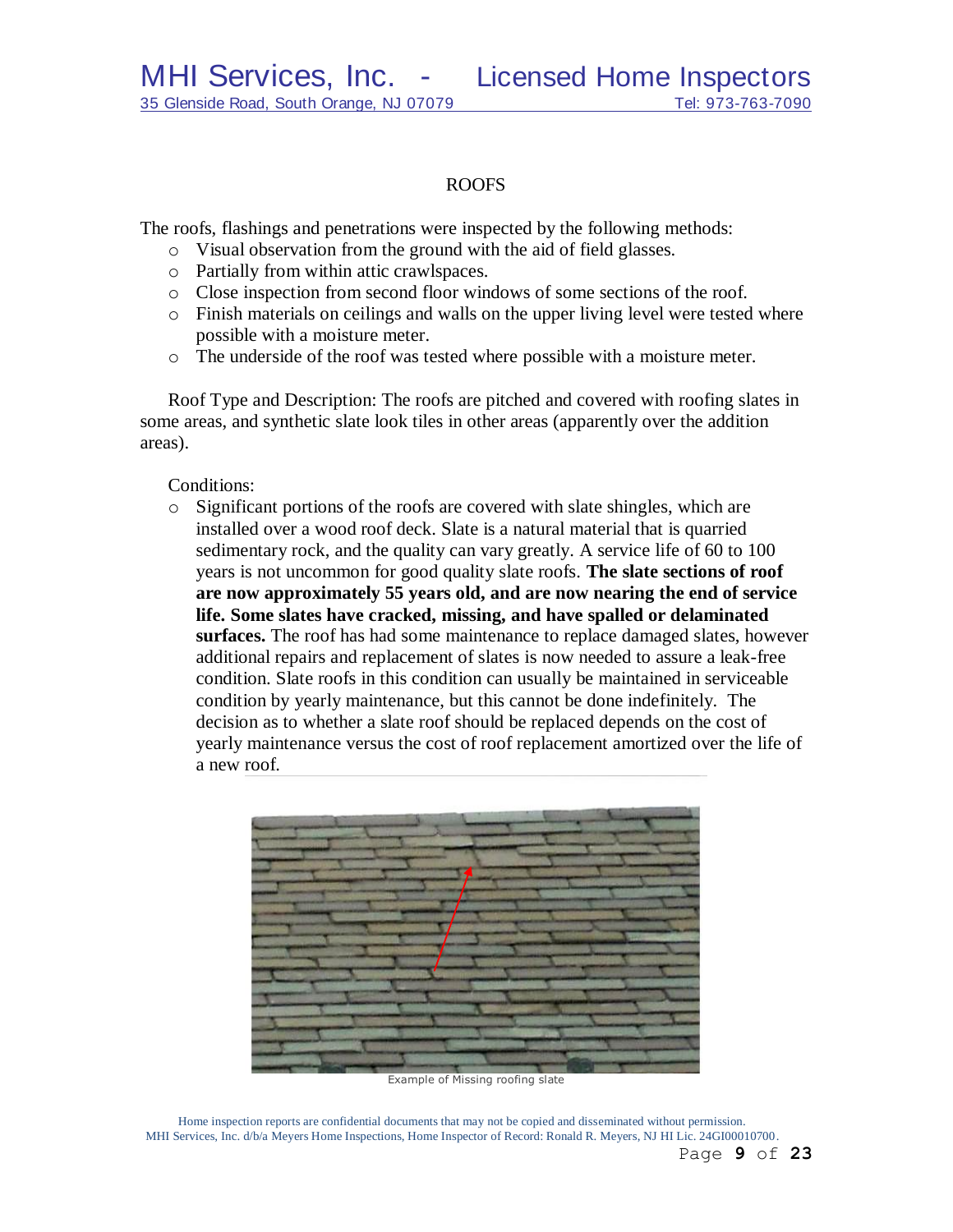o **Several of the synthetic plastic shingles appear to have cracked.**



Cracked roofing

- o **Some roof flashings are now aging. Leakage is more likely to occur around old flashings.**
- o **Stained areas suggesting prior leaks or moisture condensation were seen on the underside of the roof in the attic crawlspaces.**



Staining on the underside of the roof / in attic suggests leakage

*Please note that the inspection of the slate roof is non-destructive in nature, and we therefore do not know the condition of the underlayment or fasteners used. For certainty as to the condition of the slate roof system, you should hire a roofer specializing in slate roofs, who may then remove several slates to inspect the hidden components of the roof system. Since replacement of a slate roof, if needed, is usually quite expensive, this further specialist evaluation is recommended for your protection.*

Roof Ventilation:

**Roof ventilation is very limited and appears to be inadequate.**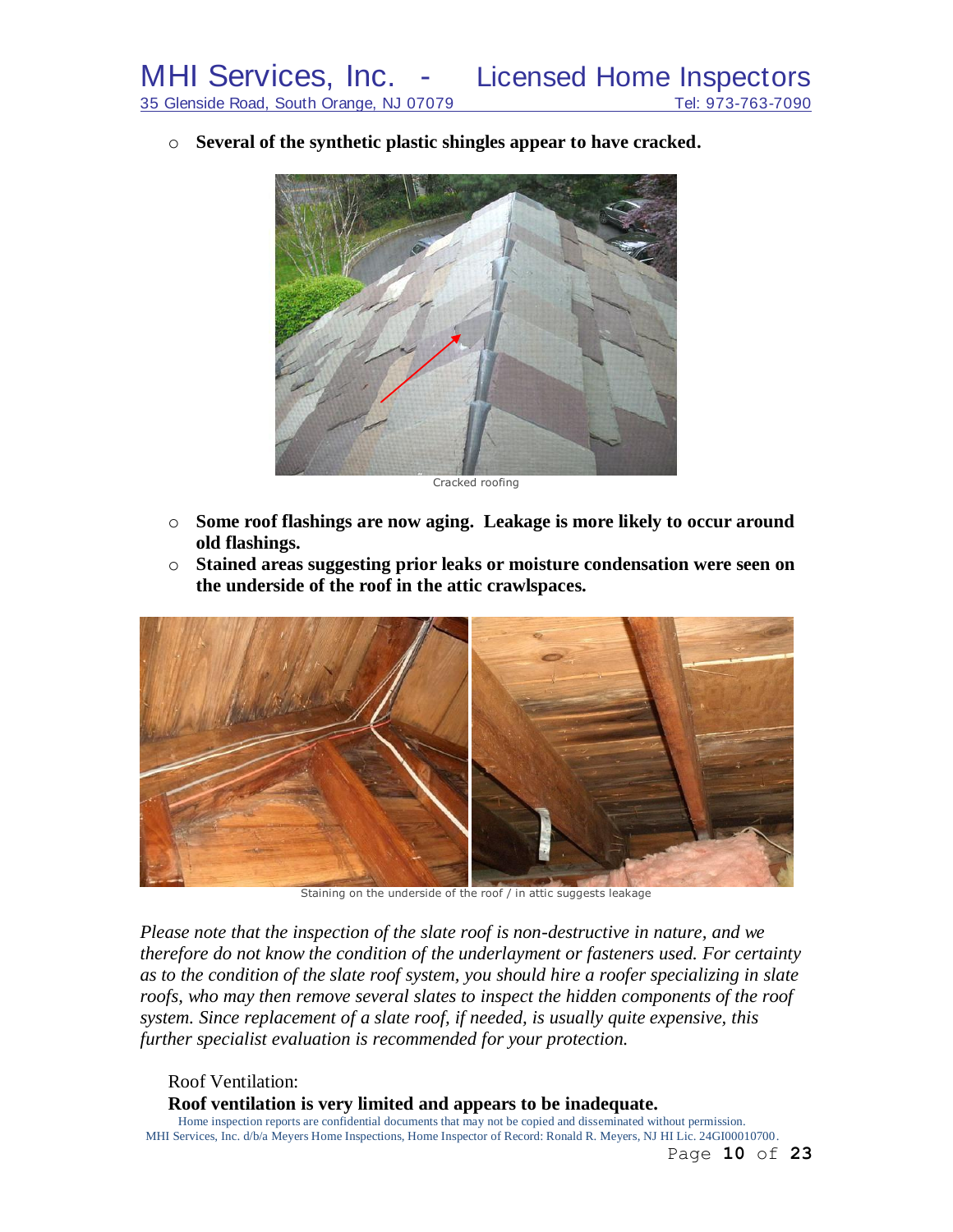*Inadequate roof ventilation can lead to damage to the roof structure, reduced roof life or mold conditions in the attic.*

**Recommendations:**

- $\bullet$ **Further evaluation by a slate roof specialist to determine the true condition of the slate roof. Immediate maintenance and repairs to the slate roof to replace any cracked, slipped, and badly spalled slates is needed, and other repairs may be found to be needed following the specialist evaluation. Consult with the slate specialist with regard to the cost of yearly maintenance versus the cost of replacement of this roof. Slate roofing work is expensive, and slate roof replacement, if found to be advisable, is very expensive, and therefore you should not fail to have this roofing evaluation done before closing on this property.**
- **Further evaluation and repairs as necessary to any damaged sections of synthetic slates by a qualified specialty roofer familiar with this type of roof.**
- **Have a qualified roofer add ventilation to the attic / roof, such as end vents, field vents and / or power vent fans.**

*Note: Our roof evaluation consists of an inspection of the exterior surface covering, including an*  inspection of visible flashing details. A steeply pitched roof is usually inspected from the ground by use of *binoculars. If safely accessible, a moderately pitched roof will be mounted and walked for close inspection. The underside of the roof decking is also closely inspected where accessible, and we use a professional moisture meter to evaluate stained areas that may be evidence of leakage. The interior finished surfaces of the home, especially ceilings and walls at the top or attic floor, are also inspected for evidence of leakage, and a moisture meter is used to evaluate suspect areas.*

*If we see evidence of roof leakage, we will say so in our report, and recommend that further evaluation and repair or roof replacement be done. Often we see stains on the underside of the roof deck or at ceilings that strongly suggest that the roof has leaked. Depending on the season of the year and recent weather, as well as recent painting or repair done by the owner, we may not be able to say if the roof is currently leaking. What we can say with certainty, is that all roofs eventually leak, and for older homes, parts of the roof system such as flashings in valleys or at the chimneys and plumbing vents may never have been replaced even if the roof surface has been re-covered. Consequently, our inspection report should not be taken as a guarantee that the roof will not leak, but simply as a report on the condition of the roof as we found it on the date of inspection.*

# ELECTRICAL, MECHANICAL, AND HEATING & COOLING SYSTEMS

### Electrical System

Voltage: 240/120 volts Ampere Capacity: 300 amperes (2 x 150 amp feeds).

Service entrance location: Overhead Electrical Grounding: Metallic water main.

Circuit Breaker and/or Fuse panels:

- o Circuit breaker main panels located in the basement.
- o Circuit breaker sub panel likely located elsewhere in the home.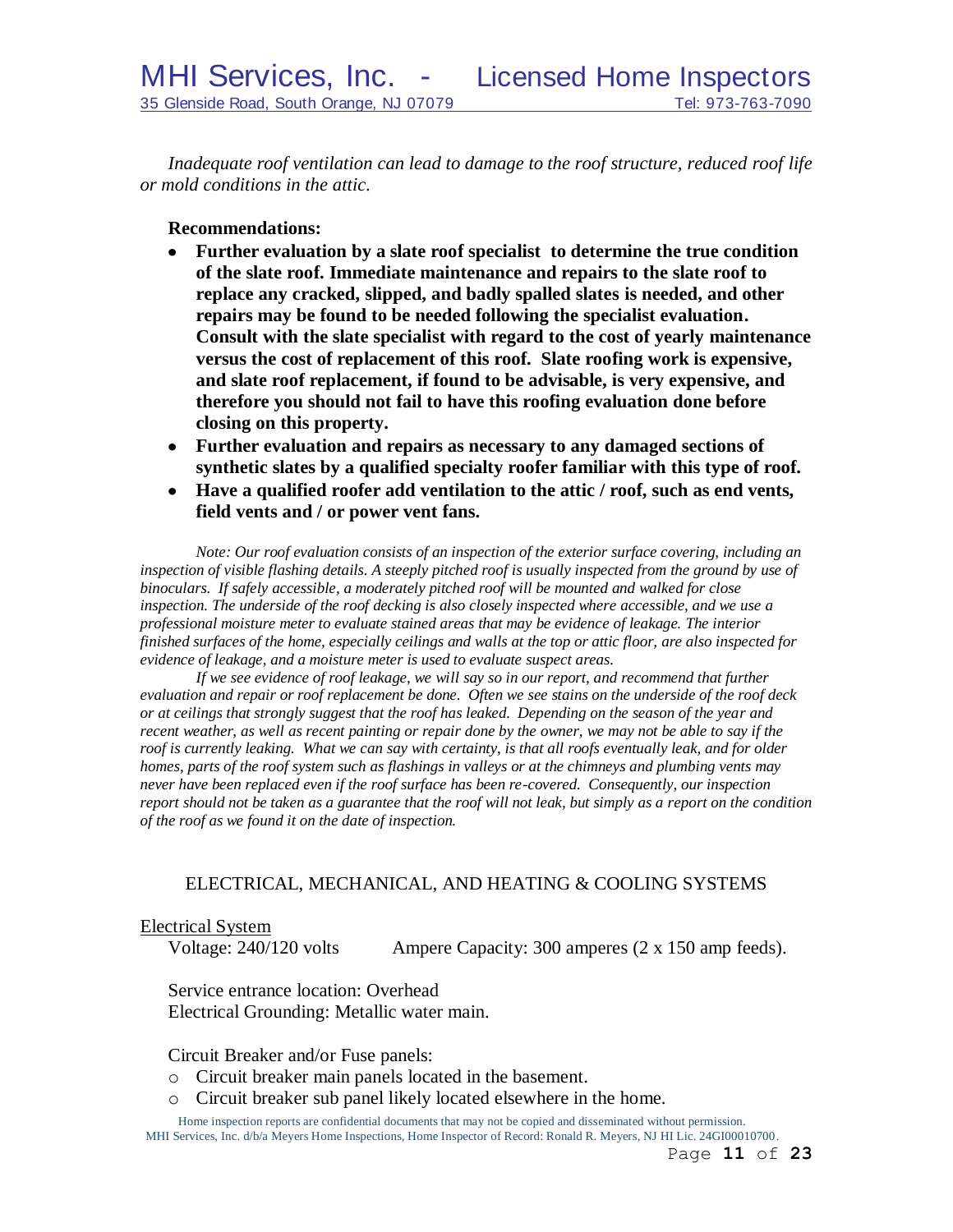Circuit Breaker/Fuse inspection methods:

o Removal of panel covers with inspection of wiring on the interior.

Conditions: Visual inspection of the components and wiring within circuit breaker panel(s) found the following condition(s):

- o **One double tapped circuit breaker is present in the right side main breaker panel. This is incorrect wiring technique.**
- o **Both main breaker panels are almost full, with little or no additional space for expansion.**



o **A 125 amp feed for a subpanel or other device is present in the left side panel. The addition of this heavy load in this otherwise full panel may now render this service equipment overloaded.**

Branch circuit wiring:

- o Plastic sheathed cable (Type NM, known as Romex).
- o Metallic sheathed cable (Type M, known as BX).

Branch circuit conductor material appears to be copper for all 15 and 20 ampere solid conductor circuits.

*Note: We inspected for the presence of unacceptable solid conductor aluminum branch circuits, and none were found to be visible. Heavier current dedicated circuits may use conductor material that may be copper or aluminum, either being acceptable.*

Receptacles are mostly grounded three pin units and partly older two pin units. A representative number of 120 volt three pin receptacles were tested, with no

functional defects found.

Home inspection reports are confidential documents that may not be copied and disseminated without permission. **GFCI electrical receptacles are NOT present in all wet areas of the kitchen with electrical receptacles.** *GFCI electrical receptacles provide protection against electric* 

MHI Services, Inc. d/b/a Meyers Home Inspections, Home Inspector of Record: Ronald R. Meyers, NJ HI Lic. 24GI00010700.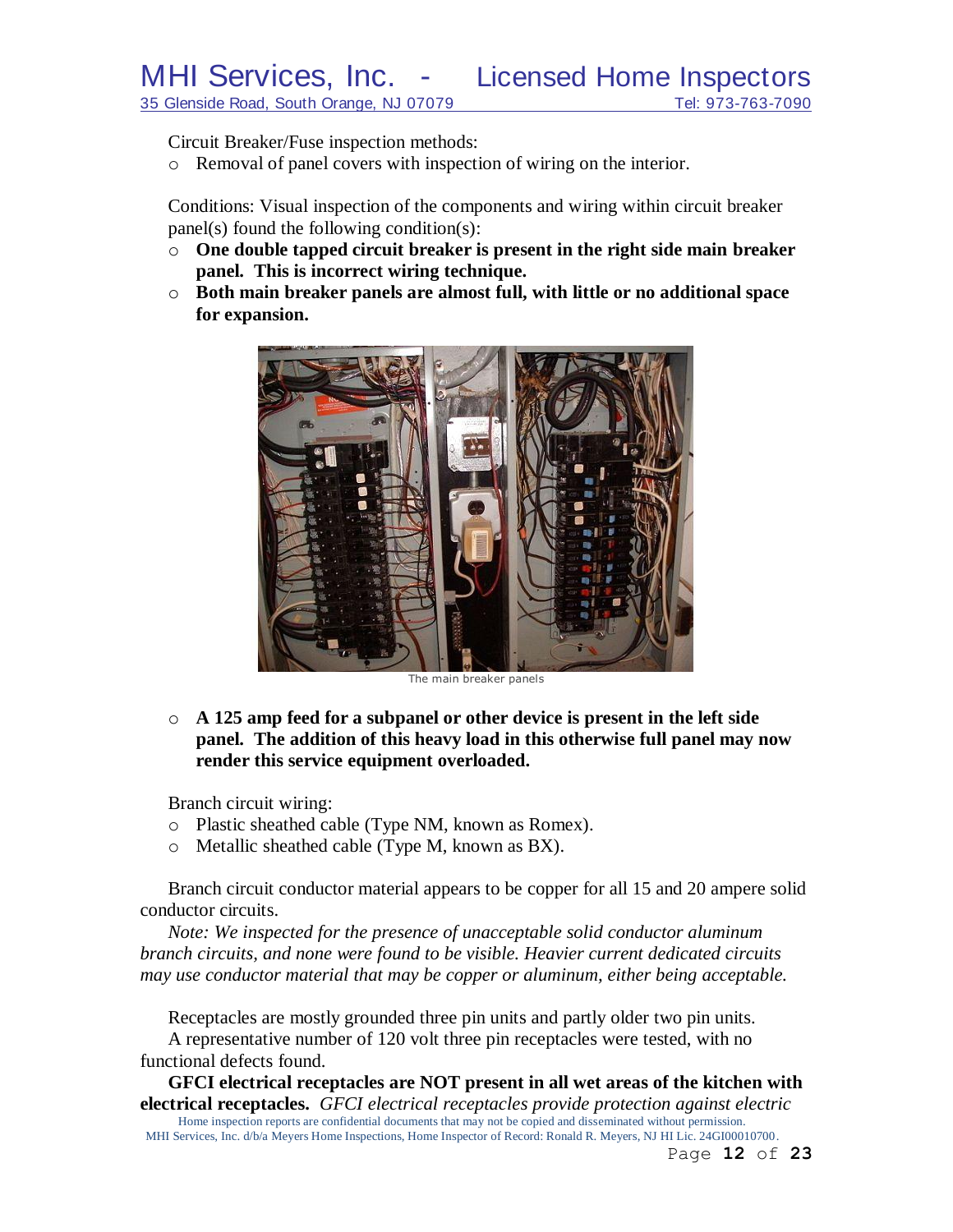*shocks in wet areas.*

**Recommendations:**

- **Have a licensed electrician eliminate the double tapped condition in the circuit breaker panel.**
- **Have a licensed electrician install functional GFCI electrical receptacles in all wet areas of the home including kitchens and bathrooms that lack them.**
- **Have a licensed electrician further evaluate the breaker panels and make repairs or modifications as necessary to ensure a safe and compliant condition, and that adequate capacity is present and adequately distributed.**

Plumbing System

Water Supply: Appears to be from a public system, however we cannot confirm this. Water Main Material: Copper tubing**.**

Water Main and Main water shutoff valve Location: Garage Water Main Condition: Functional Main Shutoff Valve Condition: Functional

Visible Interior Water pipe material: Copper tubing**.**

Visible Water pipe Conditions:

- o Water pipe itself is functional.
- o **Some older shutoff valves have significant corrosion and signs of leakage.**

Waste Disposal system type: Waste disposal appears to be a public system (sewer system), however this could not be confirmed.

Drain and vent pipe material: Old iron, and also newer Plastic.

Drain pipe Conditions: Functional on the date of inspection, as determined by a limited operation of multiple plumbing fixtures.

*Comment on Old Buried or Cast Iron Drain Pipes: Sections of the drain pipe are now very old, and may have significant internal corrosion or hidden internal defects, and may have limited additional service life. This home inspection cannot properly evaluate buried or very old sections of drain or waste pipe.*

# **Recommendations:**

- **Have a plumber replace any older water supply shutoff valves with corrosion or leakage.**
- **To determine the true condition of the waste and drain pipes we recommend that a plumber inspect them internally using a specialized video camera.**
- *Consult the municipality and your legal counsel to determine with certainty if the waste disposal system and water supply source is public. This home inspection does not include evaluation or testing of private waste disposal systems or septic systems, nor does it include an evaluation of private water supply systems (wells), and we cannot assure you that these systems (if present) are adequate or in satisfactory condition. If a private waste disposal system or water supply system is present we strongly recommend that further evaluation and testing be done by*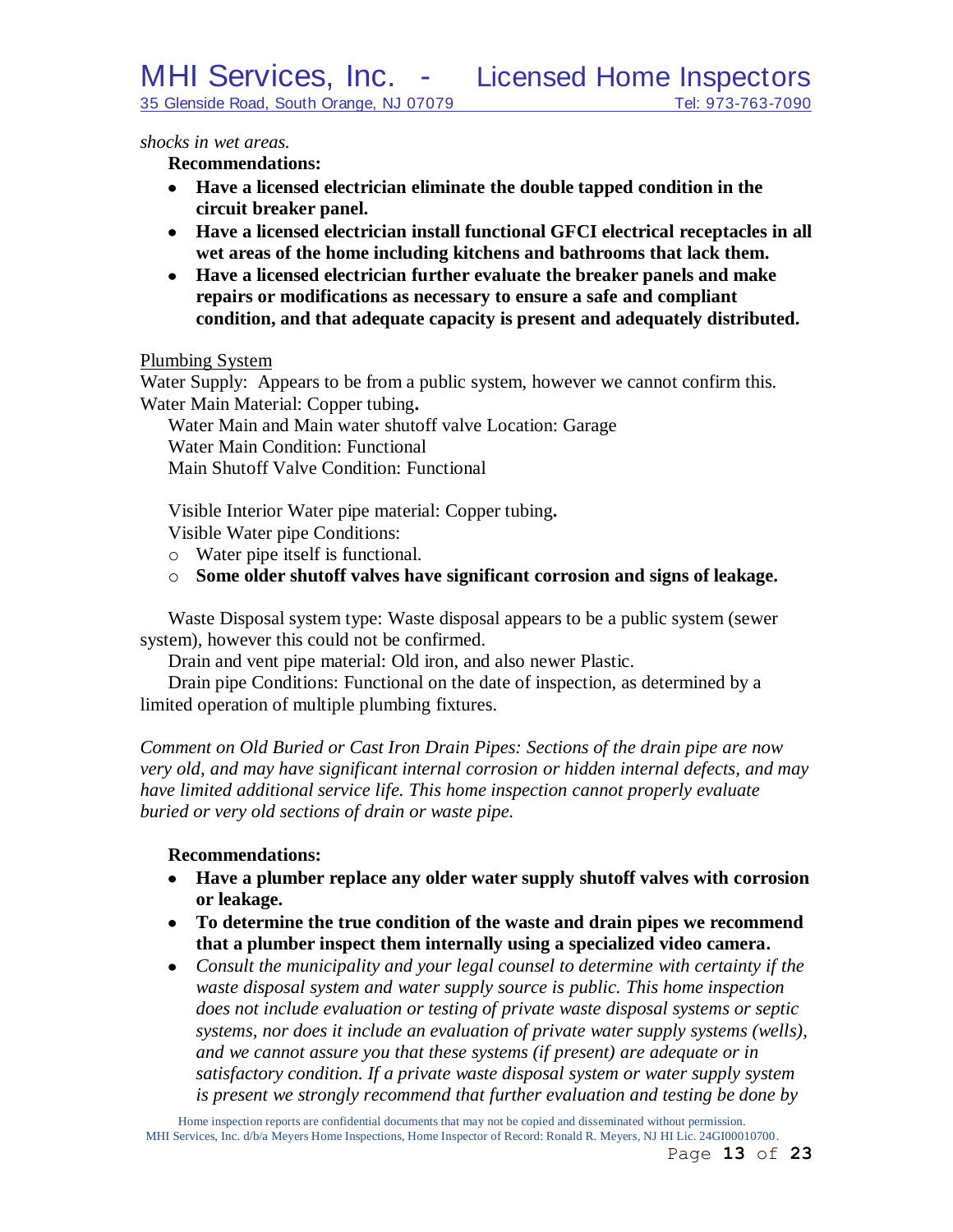*qualified companies to assure full function, adequacy and health safety.* 

Domestic Hot Water Heater

Water Heater Type: Standard Tanks (2 tanks present) Water Heater size, gallons: 75 each (150 total). Heating Method/Fuel: Natural Gas Age: **10 years** Typical Service Life: 8-10 years Condition: o **At the end of designed service life – leakage or other failure is now more** 

**likely to occur.**

# **Recommendations:**

**Replacement of the hot water heaters with new units by a plumber.**

Natural Gas Piping Visible rigid and flexible natural gas piping appeared to be in functional condition on the date of inspection.

| <b>Heating Systems</b>             |                                                         |
|------------------------------------|---------------------------------------------------------|
| System 1                           |                                                         |
| System Type: Forced air furnace.   |                                                         |
| Number of Zones: 1 (lower floor).  |                                                         |
| Fuel: Natural Gas.                 |                                                         |
| Location: Basement utility closet. |                                                         |
| Estimated age: 10 years.           | Typical service life: 20 years, although maintenance is |
| often required before this time.   |                                                         |

Physical Condition of Visible Components of the Heating System: Satisfactory.

Heating System Venting: Metal flue pipe to masonry chimney.

Operational Test of Heating System: The heating system activated when heat was called for by the thermostat(s), and appeared to function.

### **Conditions:**

o **The heating components are now approximately 50% through designed service life, the possibility of hidden internal defects that can affect function and safety is increased.**

System 2 System Type: Forced air furnace. Number of Zones: 1 (upper floor). Fuel: Natural Gas. Location: Attic crawlspace. Estimated age: 10 years. Typical service life: 20 years, although maintenance is often required before this time.

Physical Condition of Visible Components of the Heating System: Satisfactory.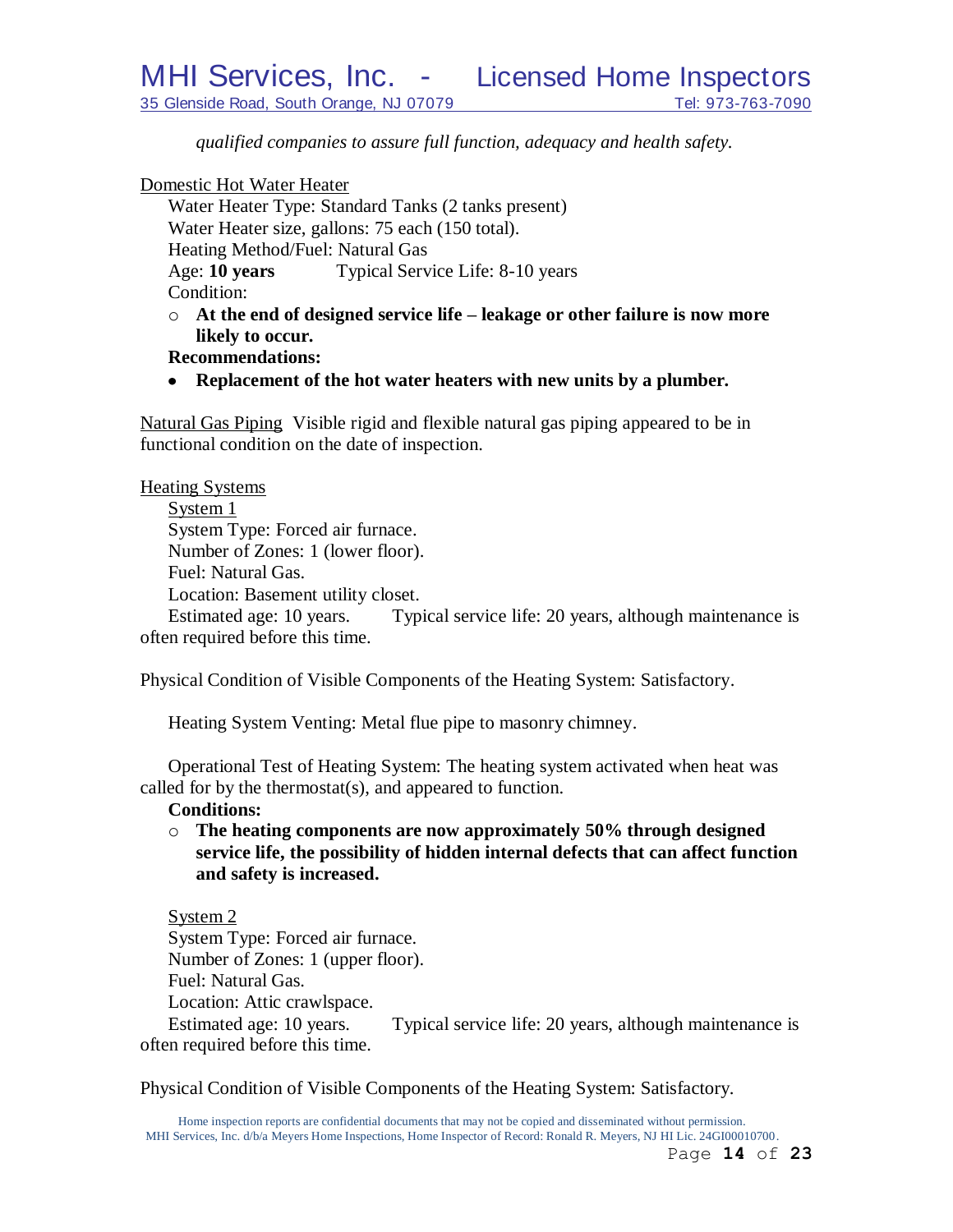Heating System Venting: Metal flue pipe to metal chimney.

Operational Test of Heating System: The heating system activated when heat was called for by the thermostat, and appeared to function.

## **Conditions:**

o **The heating components are now approximately 50% through designed service life, the possibility of hidden internal defects that can affect function and safety is increased.**

**Heating System Recommendations:**

- **Further evaluation of the heating systems by a qualified specialist to assure that hidden defects or safety related issues are not present.**
- **Service contracts to cover future maintenance and repairs to the heating**   $\bullet$ **systems.**

*Note: The heating system inspection consists of visual evaluation of the exterior casing, connection pipes and fittings, normal and automatic controls, as well as venting components. A limited inspection of the internal components of the heating system are also part of this inspection, however full inspection of interior components and heat exchangers is not possible without extensive disassembly, which is not done in a home inspection. Operation of the system is done using normal controls unless hot weather or the health and safety of the occupants makes this impossible or inadvisable. In seasonably warm weather we may not be able to operate the heating system for a long enough period of time to discover defects that may only become apparent when the system has been operating near full capacity for an extended period of time. For heating systems that appear to be more than 50% through their design life, we recommend further evaluation by a qualified specialist to assure that hidden defects or safety related issues are not present. All heating systems need regular maintenance to remain in satisfactory operating condition, and we recommend that you adhere to a regular maintenance schedule. If a heating system shows evidence of deferred maintenance or service, then we recommend that you schedule such service before you close on the property as this may disclose conditions that may be hazardous or conducive to premature failure.*

Heating Equipment Clearance & Combustion Air

Heating System Location: Basement utility, attic crawlspace. Ventilation and Combustion Air: Adequate Clearance to Combustibles: Adequate

Central Air Conditioning Two zones of central AC are present, one working with each furnace.

AC Equipment Age (Estimated): 10 years (both units).

Typical Service Lifetime: 12 to 15 years, however failure before this time is not uncommon.

Condensing Unit/Compressor Location: Exterior, right side.

Condensing Unit/Compressor Condition:

o **Some settlement has occurred at the AC compressor pads. Continued settlement could result in damage to AC coolant lines or AC compressors.**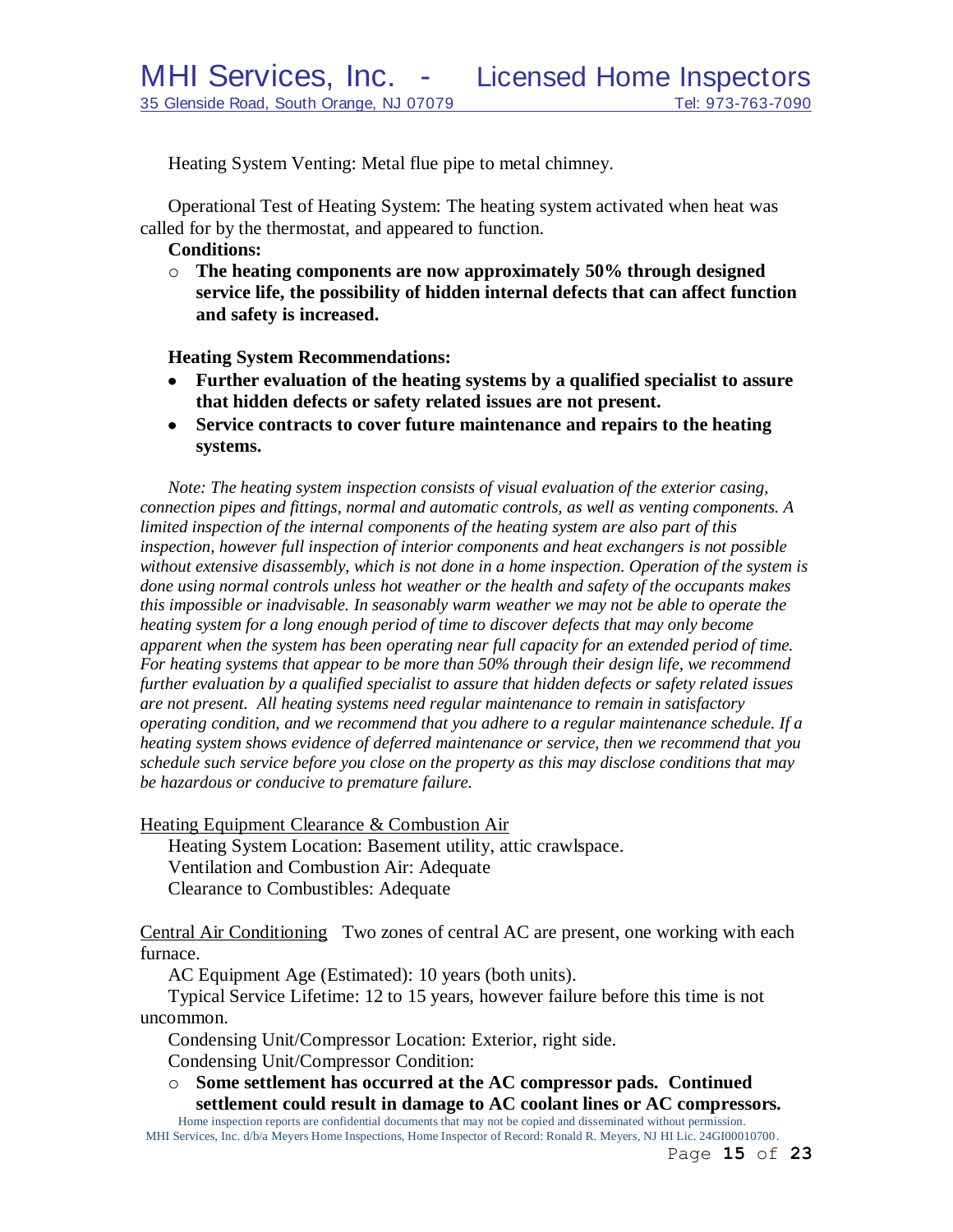Air Handler Types: Integrated with the forced air furnaces.

AC Condensate Drain Overflow Pan: Present beneath attic mounted AC components.

Operational Test of Air Conditioning System: The AC systems activated when called for by the thermostats, and appeared to function.

# **Recommendations:**

- **Have the AC systems serviced annually by an AC technician.**
- **Service contracts to cover minor maintenance and repair to the AC systems.**

# INTERIOR ASPECTS OF THE HOME

General Interior Condition

Wall and Ceiling Material: Drywall and/or plaster. Wall and Ceiling Condition: Functional – only minor repairable defects. Floor Surfaces: Wood, Carpet, Tile Floor Condition: Functional – normal wear and/or minor defects.

Interior Doors Wood, in generally functional condition.

Interior Stairs Functional

Kitchen

Kitchen Sink: Functional, **with the exception of the sprayer, which will not stay on, and also the filtered water dispenser, which is loose.**

Stovetop and Oven: Gas stovetop, two electric ovens. Condition: Functional Garbage Disposal: Functional

GFCI electrical receptacles: **NOT present in all areas.**

*GFCI electrical receptacles protect against shocks in wet areas.*

Dishwasher: Functional, as determined by a limited operational test on the date of inspection.

Water pressure at the sink was adequate. Drainage at the sink was adequate.

Kitchen cabinets and countertops are in functional condition, **with the exception of the following:**

- o **The microwave is too low, leaving inadequate room between the stovetop and the bottom of the microwave.**
	- o **There is no electric receptacle on the kitchen island. Electrical receptacles are required on kitchen islands.**

**Recommendations:**

- **Have a plumber repair the sink sprayer and filtered water dispenser.**
- **See Electrical section.**
- **Have cabinetry above the microwave modified to allow more clearance between the microwave and the stove.**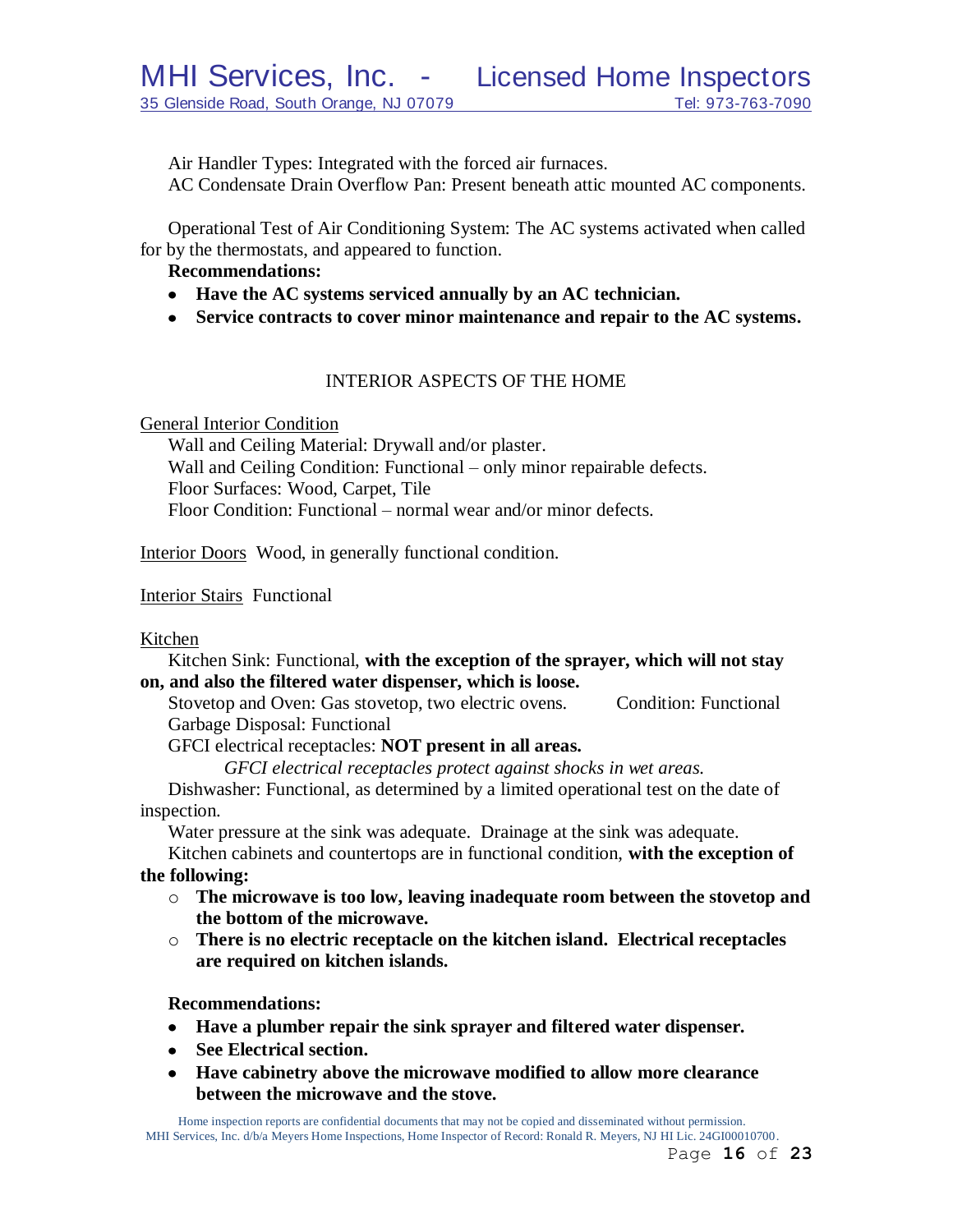# **Have a licensed electrician add electrical receptacle(s) to the kitchen island as necessary.**

Laundry Room A washer and dryer are located in the laundry area in the basement.

*Note: We do not inspect or operationally test laundry appliances during a home inspection*  due to the multiplicity of different cycles built in to these units and the large amount of time it *takes to complete these cycles. We recommend that any laundry equipment that is to remain in the home be demonstrated to be in satisfactory operational condition before you close on this property. Laundry equipment installed in close proximity to finish materials can cause extensive damage to finish materials in living areas of the home should water leakage occur due to hose or equipment failure, and you should therefore turn off the water to the laundry equipment when it is not in use. If an electric dryer is present, proper installation is very important to assure electrical safety, including installation of a grounding cable for the dryer case. The integrity of the exterior ground cable should be checked periodically. If a gas dryer is present, the flex gas connector should be replaced if more than 5 years old. Dryer exhaust vent ducts should be metal rather than plastic to reduce the possibility of fire.*

# Bathrooms

Basement: Full, with sink, toilet and stall shower over solid base, in functional condition, **with the exception of the toilet, which is loose.**

First Floor: Half, with sink and toilet, in functional condition.

Second Floor, Rear: Full, with two sinks, toilet and shower over tub, in functional condition.

Second Floor, Left Rear: Full, with sink, toilet and shower over tub, in functional condition.

Second Floor, Master: Full, with sink, toilet and stall shower over tile base, in functional condition.

GFCI electrical receptacles: Present and functional at wet areas.

*GFCI electrical receptacles protect against shocks in wet areas.* Water pressure and local drainage were adequate in all bathrooms.

# **Recommendations:**

# **Have a plumber re-secure the basement toilet.**

### **Fireplaces**

Location: Living Room, Family Room. Type: Wood Burning (Living Room) Sealed Gas (Family Room). Hearth area Conditions: Functional Flue Damper Condition: Functional

# **Other Conditions:**

- o **Significant deposits of ash, soot, or creosote from combustion are present in the lower sections of the wood burning chimney flue and fireplace. This can result in chimney fires.**
- o *The gas fireplace could not be operated. The remote control appeared to have dead batteries or was otherwise non-functional.*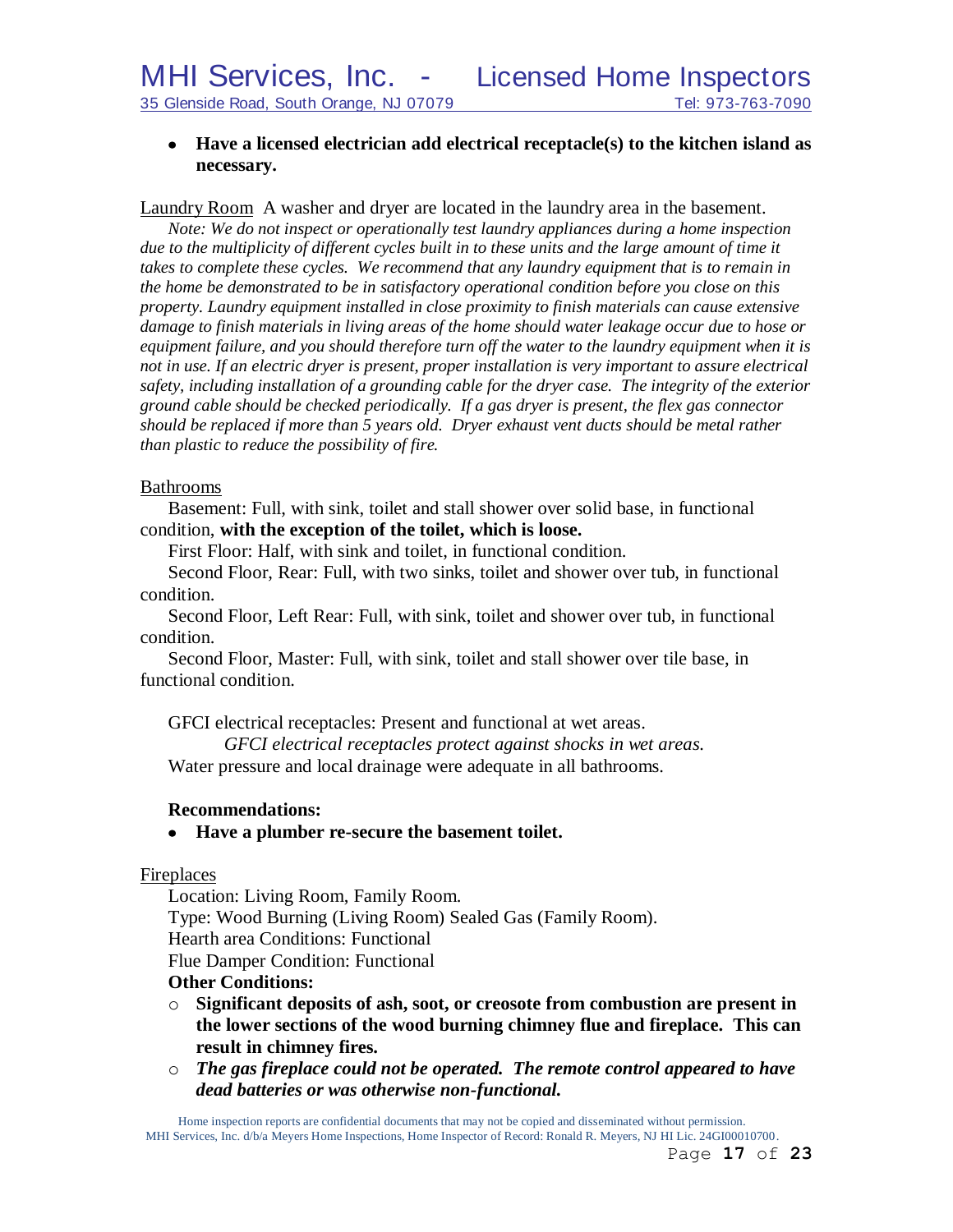# **Recommendations:**

- **See Chimney section.**
- **Have a qualified chimney / fireplace contractor clean the fireplace and chimney flue(s).**
- **Have the gas fireplace demonstrated operational prior to closing.**

# BASEMENT, CRAWLSPACE AND MOISTURE ENTRY EVALUATION

Basement and/or Crawlspaces The basement is almost entirely finished space. Finish materials are mostly fixed drywall ceiling and wall materials. There is a full bathroom in the basement. There are several living / recreation areas in the basement.

Sump Pump: None seen.

Moisture Evaluation: All visible surfaces were closely inspected for stains or other evidence of prior moisture entry. Finish materials in the basement were tested with a moisture meter on the date of inspection (this includes accessible areas of both clean and any water stained areas found).

Although no high moisture meter readings were found on the date of inspection, the following adverse conditions that may allow water entry or flooding were found:

Condition:

- o **Lack of maintenance to the roof drain system or adverse exterior drainage conditions could contribute to water entry into the basement.**
- o Although the basement appeared to be dry on the date of inspection, **periodic water entry into basements during severe weather is very common in this area.**

*Limitation on our Ability to Inspect: Because virtually no interior sections of foundation walls were visible, an evaluation for prior water entry could be made.*

# **Recommendations:**

- **See Roof Drainage section – proper maintenance of gutters and downspouts can reduce the possibility of water entry into the basement.**
- **Further evaluation by waterproofing specialists to determine what additional measures are needed to assure that this basement or crawl space remains dry, followed by installation of these waterproofing systems.**

*Please be aware that the lower level interior space is near or partially below grade level, and foundation walls and the floor slab floor cannot be perfectly water proofed, and therefore the possibility of water entry with consequent damage to stored materials or current and future finish materials exists, especially during extreme weather conditions. If recent basement dewatering (waterproofing) work has been done, this may hide evidence of prior water entry conditions, which may recur in the future. This home inspection cannot assure you that waterproofing work done by others will be completely effective. We cannot predict future conditions related to water entry, and make no*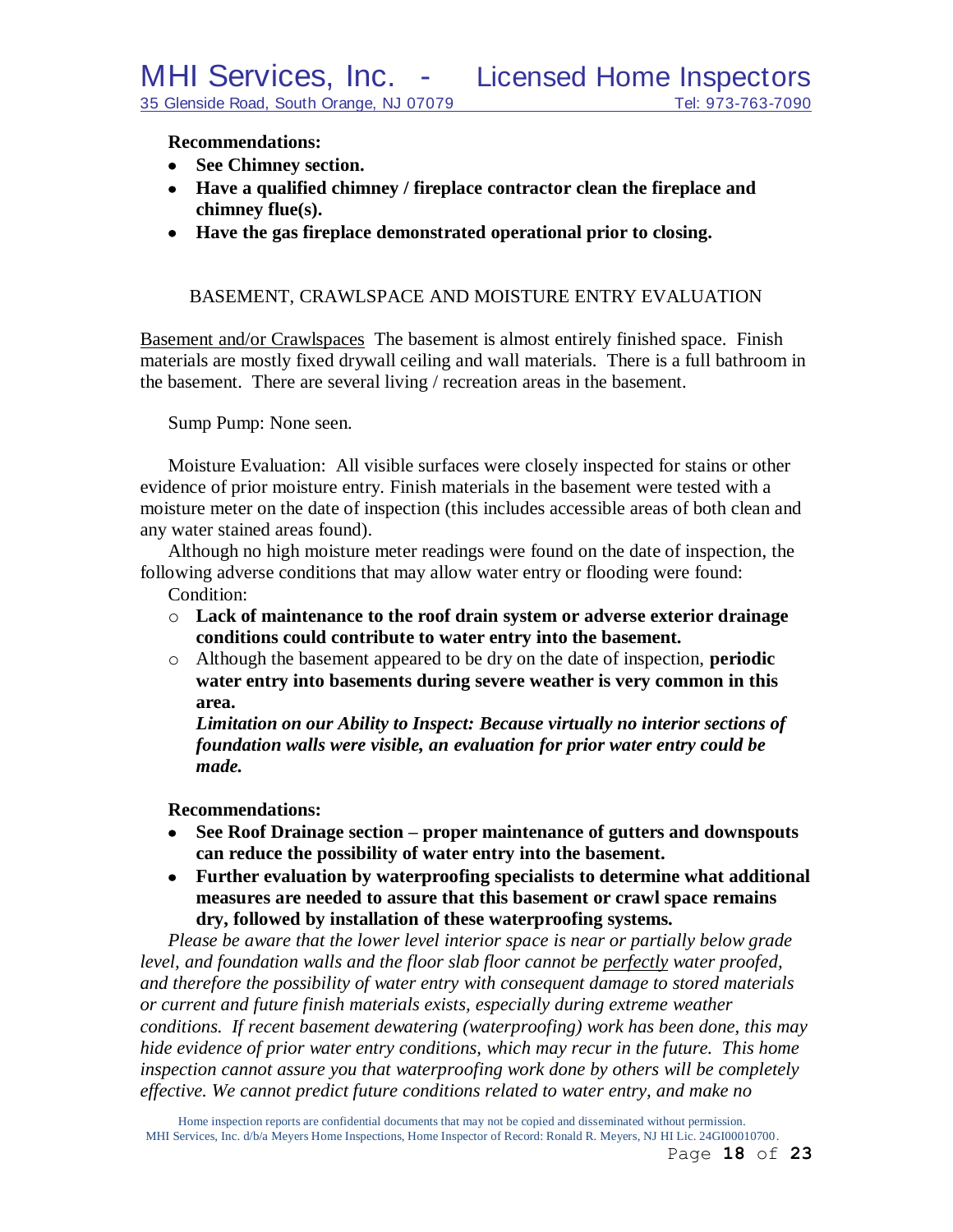*representation that water entry will not occur in the future.*

# THE ATTIC

Attic Space The unfinished, partly floored attic crawlspace is accessible by pull down stairs on the second floor. The attic spaces were entered and inspected where safe access was possible.

Condition:

- o **Roof / attic ventilation does not appear to be adequate (see Roof section).**
- o **Some bathroom vent fans appear to discharge directly into attic space, contributing to high moisture conditions in the attic.**



Bathroom vent fan discharge hose

**Recommendations:**

- **See Roof section.**
- **Have a qualified roofer and / or other contractor ensure that all bathroom fan discharge is directed to the exterior.**

# Insulation

Visible areas of insulation:

o Fiberglass in attic floor.

Insulation Condition: Functional where visible.

*Note: Most homes of this age and type were not insulated well enough to meet current standards for energy efficiency. Consequently, you may find that exterior walls feel cold, and the cost for heating this home may be higher than for a similar size home built to modern construction standards.*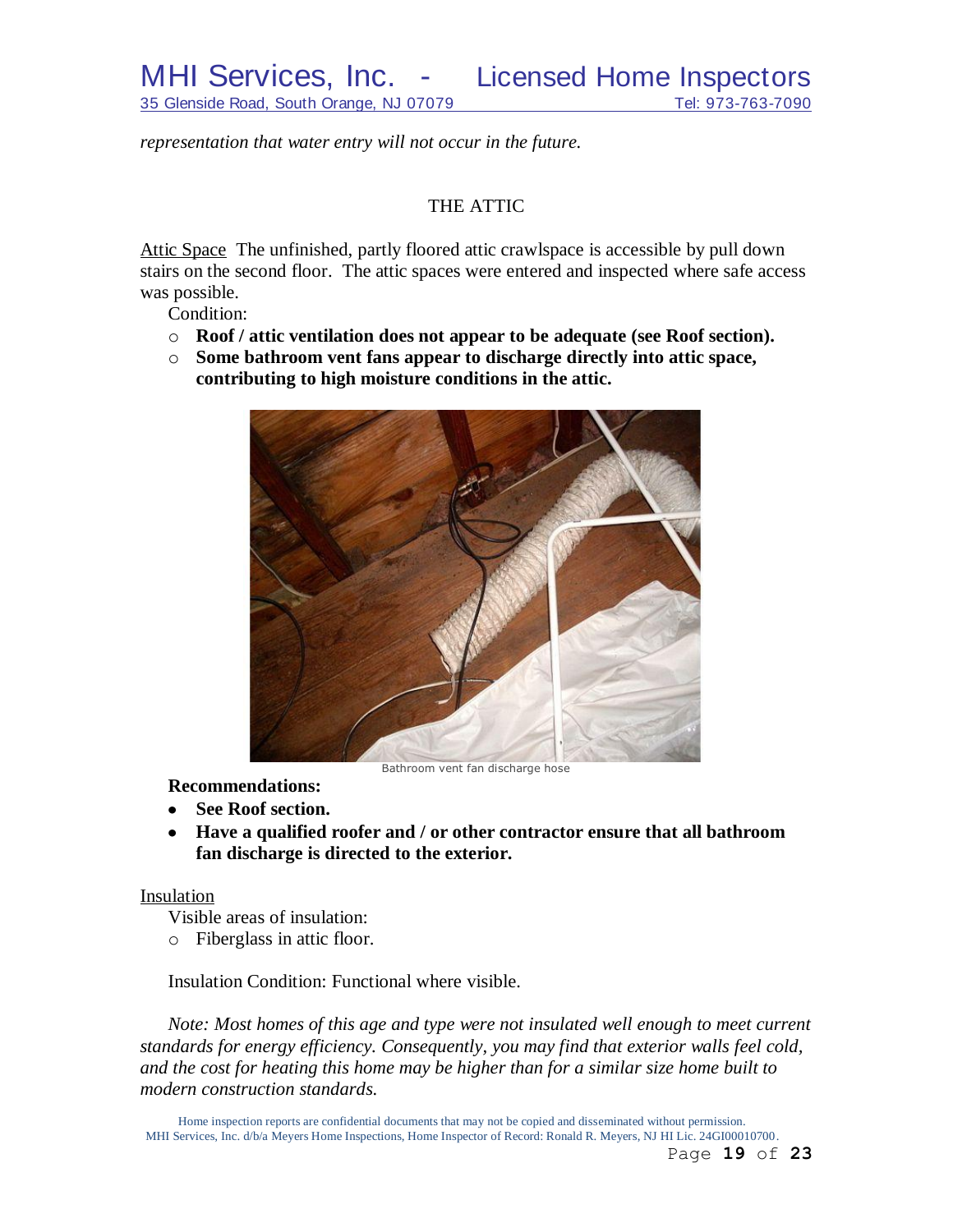## **Recommendations:**

**For older homes, even if the insulation is properly installed, it may not meet current energy standards, and you should consider further specialist evaluation to determine if additional insulation should installed to reduce your heating and cooling costs.**

# GARAGE SPACE

Garage Two car interior.

Vehicle Doors: Two overhead doors.

Power Openers: Both Doors.

Vehicle door(s) were operated.

Doors and door hardware themselves were found to be in functional condition. Power Opener safety cutoff sensors:

o **Not present – this type of opener is obsolete, can cause severe injury, and must be replaced.**

Garage Floor Slab:

o **Some cracks and settlement, particularly at garage door entry areas.**



Cracked garage floor slab

Other Conditions:

o A floor drain is present in the garage floor.

# **Recommendations:**

- **Have the garage door opener(s) lacking adequate electric eye safety cutoff sensors replaced with new approved equipment. This work should be done by a qualified garage door contractor.**
- **Have the cracked areas of the garage floor slab repaired.**
- **Ensure that the floor drain remains clear and free flowing.** $\bullet$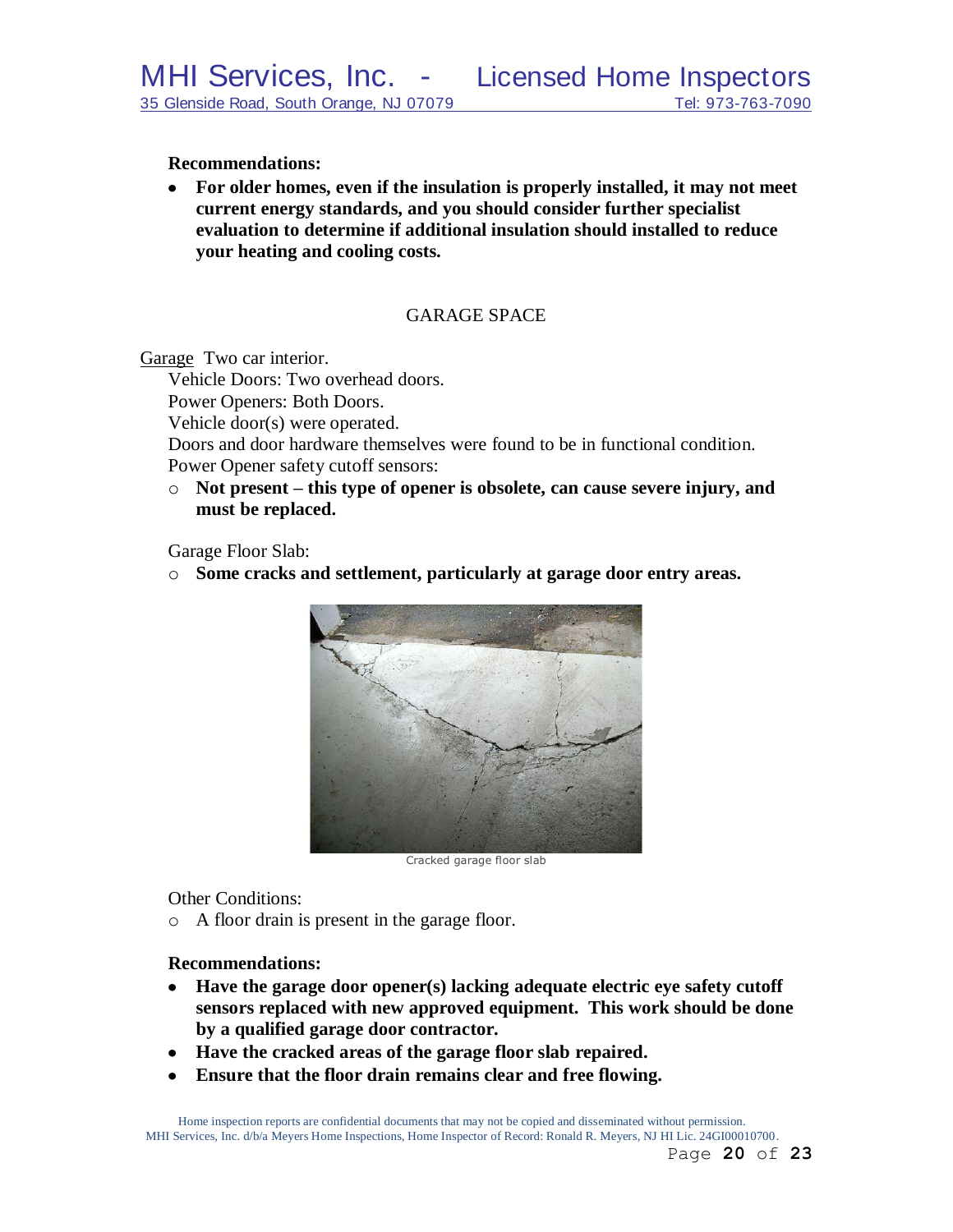# FUEL OIL STORAGE, FIRE SAFETY ASBESTOS & other ENVIRONMENTAL ISSUES

## Fuel Oil Storage

The heating system for this home uses natural gas.

 **This home inspection does not include evaluation of buried oil tanks or soil testing to determine if leakage has occurred. The history of this property is not known by us, and therefore we cannot assure you that a hidden buried oil tank does not exist on this property. If a higher level of confidence regarding the presence or absence of buried tanks is desired, then a tank search utilizing specialized equipment would be required.**

**Recommendations:**

**Specialist search for abandoned buried tanks and specialist evaluation of buried and/or above ground oil storage tanks, either in use or abandoned. As leaking oil tanks can result in significant expenses, we advise careful review with legal counsel of any documents or statements relating to oil tank(s).** 

Smoke & Carbon Monoxide Detectors & Fire Safety Devices Installation of smoke and carbon monoxide detectors, and a fire extinguisher in kitchens are recommended for this residence. We do not test fire safety devices, since these must be checked on a regular basis for proper operation, and this should done prior to closing on this property and regularly according to manufacturer advice thereafter.

Carbon Monoxide Tests Carbon monoxide (CO) is produced when fossil fuels are burned. Properly operating gas, or fuel oil burning heating systems normally produce very low levels of this toxic gas, and it is normally vented to the outside of the home. The best protection against carbon monoxide poisoning in a home is regular maintenance of the heating systems and chimney and flue connections, as well as properly maintained carbon monoxide detectors/alarms in the home. In the course of our home inspection the inspector wears a CO meter/alarm for his protection and yours, and all areas of the home that are entered are therefore automatically checked during our inspection. If the CO meter indicates a high level of this gas, we alert occupants and state the condition in the report.

Lead Paint Homes built prior to 1978 may have surfaces covered with paint containing lead oxide pigment, and under certain circumstances this lead-based paint can become a health hazard. **We are not certified lead inspectors, we are not insured for adverse conditions related to lead contamination of water, paint, or other materials in the home, and this inspection absolutely does not include testing for lead or evaluation of related hazards.** 

**Recommendation: Further evaluation and testing done by specialists for your protection.**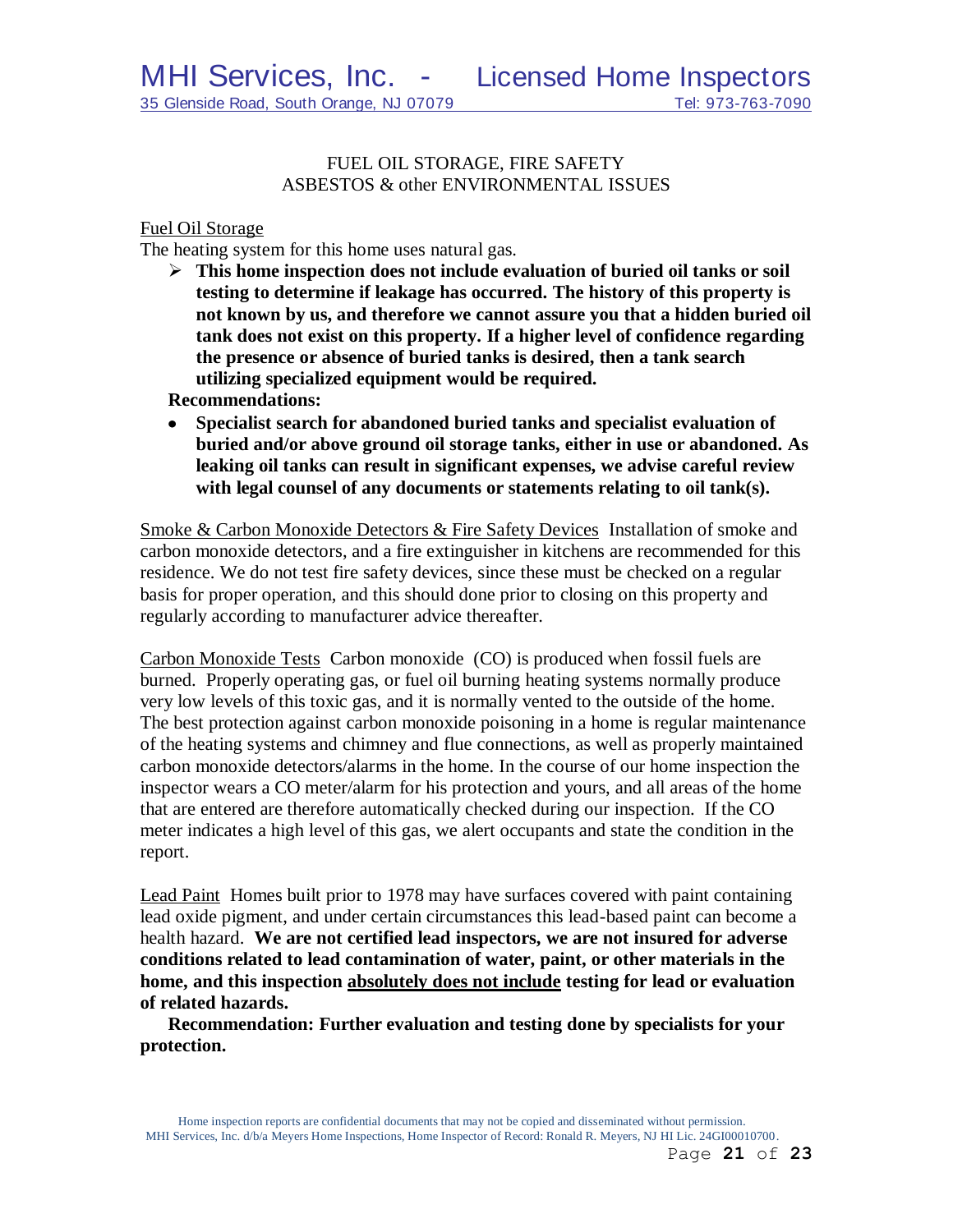Asbestos This inspection cannot guarantee that asbestos materials, which have been commonly used for insulation and some finish material, are present or absent from this home. Older homes usually have some asbestos bearing materials used in the construction, while more recently constructed homes are likely to have little or no asbestos used in the construction and interior materials. *To determine with certainty if asbestos is present, sampling and lab testing is required, which is not included in this inspection.* **We are not certified asbestos inspectors, we are not insured for adverse conditions related to asbestos, and this inspection absolutely does not include testing for asbestos or evaluation of related hazards.**

**Recommendations: Further evaluation and testing done by specialists for your protection.**

Mold & Fungal Conditions Mold and other fungal organisms are a natural part of our environment and cannot be completely eliminated. Certain types of construction and wet conditions in a home can, however, allow excessive growth of mold, and damage to the structure and a health risk may occur. Humid or wet conditions in the home and finish and stored materials in basements, below grade areas and attics may be especially prone to accelerated mold growth when water penetration occurs. **We are not certified mold inspectors or mold experts, we are not insured for adverse conditions related to mold or fungal organisms, and this inspection absolutely does not include testing for mold or other fungal organisms.**

**Recommendation: You should have further evaluation and testing done by specialists for your protection.**

Inspection for Rodents & Other Pests Not Included This home inspection does not include an inspection for rodents and other pests such as mice, rats, squirrels, bats, roaches, bedbugs, or other insect pests.

Ordered Tests A radon screening test is being done. The results of this radon test are pending laboratory analysis and will be sent directly to you by the testing lab. If this home has a radon mitigation system installed, the radon test is done with the system in operation. The radon test is done by a licensed radon technician, but not a radon mitigation specialist, and the radon mitigation system, if present, is not evaluated or tested as part of our home inspection or the radon test.

No other tests requiring lab analysis are being done.

**About this Report** The goal of this home inspection report is to provide you with objective information on the condition of the home as we found it on the date of inspection. The scope of this inspection is described and limited by the Home Inspection Agreement previously sent to you. This Home Inspection is not an *environmental* inspection or *appraisal* of the property. If you have any questions as to which items or systems are included in, or excluded from, or of the general nature or limitations of a Home Inspection, you are encouraged to ask these questions without delay.

This home may have had reconstruction and renovation work done after it was originally constructed. The renovations may, or may not have, been performed in